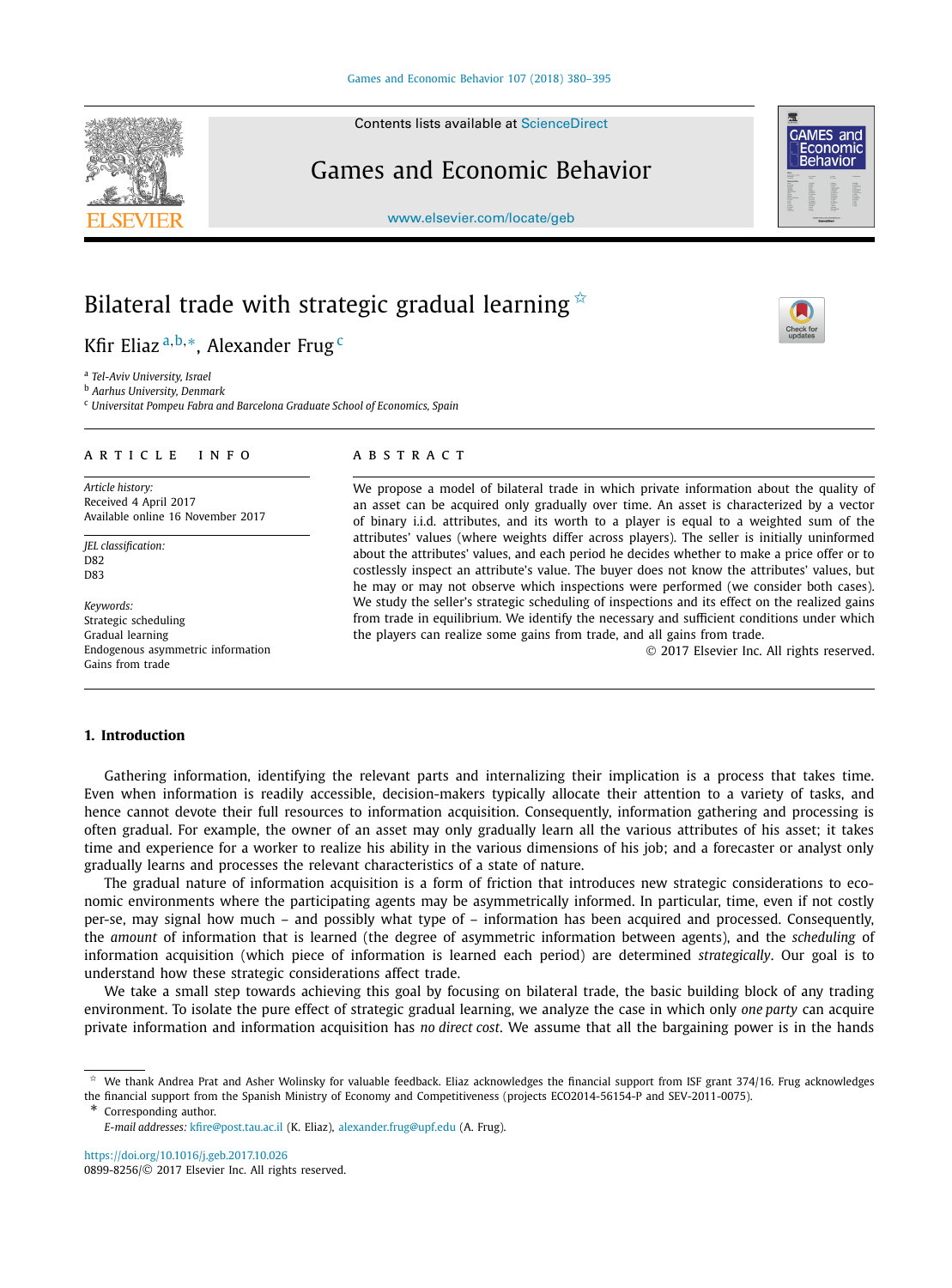of the party that can acquire information, who makes a take-it-or-leave-it offer to the uninformed party. The side that can access information may be either the seller or the buyer – the exact identity does not affect our analysis. In some contexts it may be more natural for the buyer to be acquiring information.<sup>1</sup> In other contexts, only the party with the initial property rights over the asset can learn more about that asset. To fix ideas, we assume that it is the *seller* who acquires information.

The literature on bilateral trade with private information either begins its analysis when parties have *already acquired* their private information, or the parties decide in advance how much information to acquire and this information is acquired *instantaneously*. <sup>2</sup> We begin our analysis at a stage when both parties are symmetrically uninformed and then explicitly model the *gradual* nature in which private information is strategically acquired. Consequently, both the *extent* of asymmetry in information, and the *nature* of the asymmetry, are determined *endogenously*. How does this affect the parties' ability to realize potential gain from trade? How does it affect the frequency and timing of trade?

To address these questions we propose a simple model of bilateral trade over a multi-attribute asset. Each attribute is a binary random variable (an attribute is either available or not) and the attributes are i.i.d. The value of the asset to the buyer and seller is a weighted sum of attributes, where the weights of the buyer may differ from those of the seller. The different attributes may be interpreted as representing different potential benefits that can be reaped from the asset, and the two parties have different opinions about their contribution to the overall value of the asset. Both the buyer and seller are initially uninformed about the values of the attributes, but the seller can learn the realizations of the attributes gradually over time. In each period, the seller decides whether to make a take-it-or-leave-it offer to the buyer or to inspect another attribute – in which case he chooses an attribute and observes its realization at no cost. We first assume that the buyer observes neither the attributes that were inspected nor their realizations. The solution concept we employ is a refinement of perfect Bayesian equilibrium that imposes some "natural" restrictions on out-of-equilibrium beliefs.

Our model is meant to be a stylized representation of trading situations with the following key features. First, the buyer and seller disagree on the relative contribution of different attributes of the asset to its overall value. It is therefore unknown ex-ante which party can benefit most from the asset but it depends on the realized profile of attributes (in contrast to a standard lemons problem). Second, the time the asset has been with the seller signals to the buyer the extent to which the seller has already explored potential applications of the asset and learned whether they are worthwhile. If the seller is trying to sell the asset after holding on to it for a relatively long period, it is more likely that he has learned a lot about the asset and its potential.

To see what type of situations have the above features, think of an entrepreneur who develops a new technology or product, which may be used domestically or abroad. The entrepreneur can investigate the domestic demand for his invention, as well as the demand in various foreign countries. Such an investigation would take time and most likely would not yield results on all countries at the same time. Rather, the entrepreneur would only gradually learn about the potential demand in different countries. In addition, the logistics, regulations, costs and cultural differences involved in conducting business in different countries may lead the entrepreneur to value the demand of one country over another. However, a foreign entity interested in buying the entrepreneur's invention is likely to put different values than the entrepreneur on the potential demand in different countries. This may be due to greater expertise of the potential buyer in these markets, or because the potential buyer faces less regulations, or because his corporate culture is closer to the corporate culture in these countries. If the potential buyer were to be approached by the entrepreneur with a sales offer, it would try to infer from the timing of the offer, how much the entrepreneur has learned about the global potential of its invention. The longer the entrepreneur held on to its invention, the more likely it is that he researched the potential demand for it.

This paper studies how the scheduling of information acquisition by a seller affects the extent to which gains from trade can be realized. We first show that the equilibrium sequencing of inspections depends *only* on the seller's weights: attributes are inspected in *decreasing* order of importance to him. Intuitively, the more important an attribute is, the more informative it is to learn its value. This allows us to establish necessary and sufficient conditions for the existence of ex-post efficient equilibria where *all* gains from trade are realized. Roughly speaking, these conditions state that there is some integer  $k \leq n$ such that for each of the *k* most valuable attributes to the seller, the seller's value is sufficiently above that of the buyer's. Interestingly, when an ex-post efficient equilibrium exists, ex-post efficiency is the unique equilibrium outcome. When it does not exist, then some gains from trade are realized in equilibrium only if the total weight that the seller gives to his *k* least important attributes is lower than that of the buyer's for some *k* . Conversely, if this condition is met, then some gains from trade are realized in any equilibrium.

When the buyer cannot observe which inspections the seller uses the timing of sale offers to signal this information. Even though in equilibrium the buyer infers what attributes the seller inspects, the fact that this information is not directly observed induces the seller to consider only his own valuation when deciding which attributes to inspect. We also study the case where the buyer observes which inspections are performed by the seller but does not observe the outcome of these inspections. In this case, the buyer can condition his willingness to pay on the actual inspections, and this can serve to incentivize the seller to take the buyer's weights into account and not only his. Hence, in equilibrium the seller strategically schedules his inspections by considering the difference between his and the buyer's valuation of each attribute. This allows

 $<sup>1</sup>$  For example, start-ups that come up with technological innovations may lack information on the potential applications and marketability of that</sup> innovation. This information, however, may be more easily accessible to an experienced firm that is interesting in buying the start-up.

<sup>2</sup> This literature analyzes the implication of *costly* information acquisition. See e.g., [Persico \(2000\)](#page-15-0) and Bergemann and [Välimäki \(2002\).](#page-15-0) Our analysis differs from these studies in that information is *costless* to acquire and information is gathered gradually over time.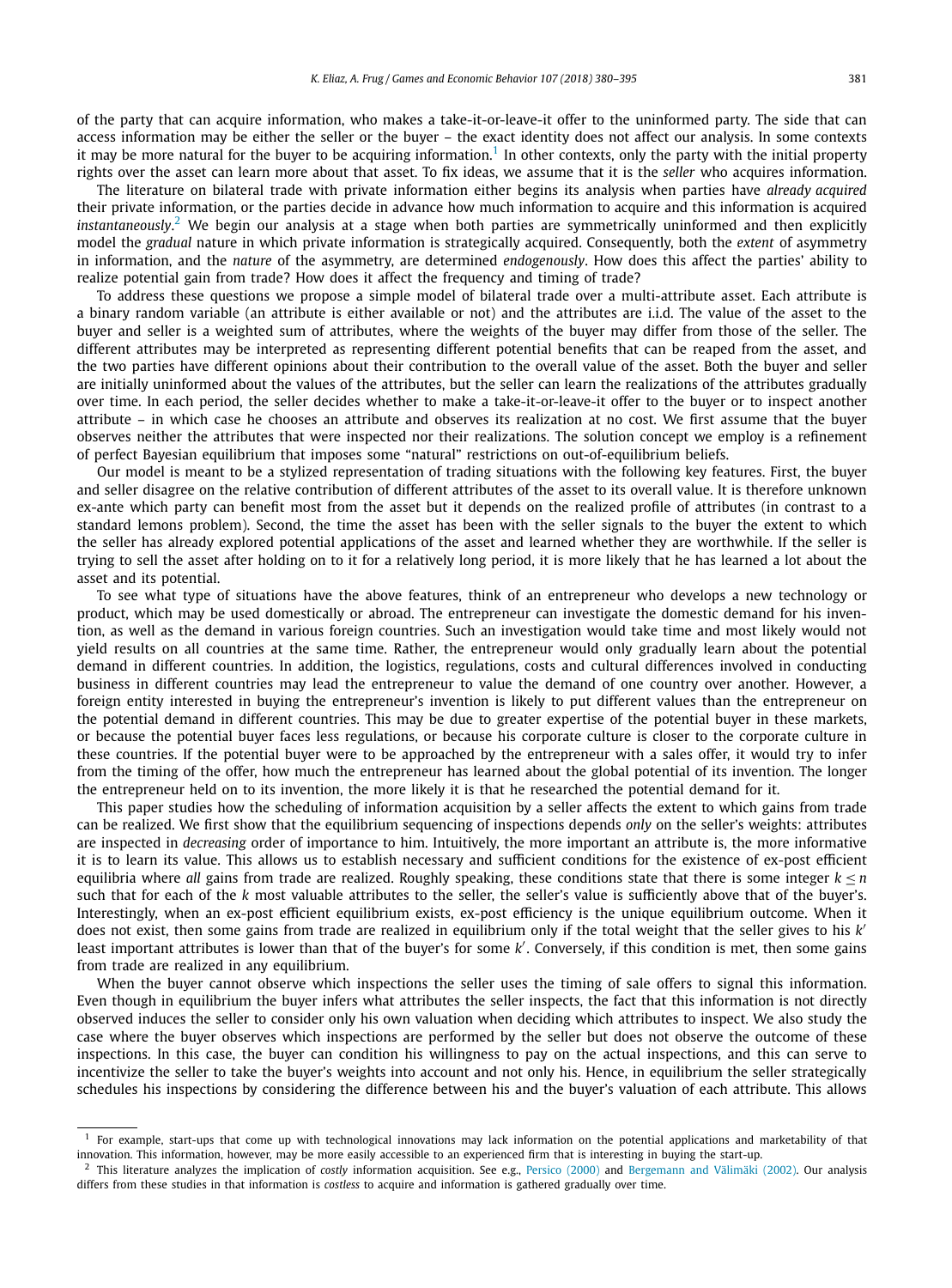us to show that it is always the case that in equilibrium *some* gains from trade are realized. *All* gains from trade are realized if and only if the seller's value is sufficiently above the buyer's for each attribute that is more valuable to the seller (specifically, the seller's excess valuation must exceed the aggregate excess valuation of the buyer over all attributes that the buyer values more). Observable inspection therefore enlarge the set of parameters for which ex-post efficiency can be attained. The rough intuition for this is that the seller schedules his inspections in a way that mitigates the adverse selection problem: When the buyer is offered to trade, he infers that this offer signals relatively more bad news to the seller than to the buyer.

The majority of the literature on bilateral trade considers buyers, who when offered a price, ask themselves "why did the seller make this particular price offer?". Our contribution is to add a time dimension, which leads the buyer to also ask, "why is the buyer making me an offer *now*?". If the buyer takes into account how long a good has been with the seller before it was put on sale, then the timing of a price offer may convey information on the amount and type of private information that the seller has. Hence, the seller can try and affect the information that the buyer gleans from the timing of offers by strategically choosing *what* to learn about his good and *when* to learn it. This can help mitigate the adverse selection problem that is inherent in trade under asymmetric information.

The paper is organized as follows. The next section discusses the related literature. Section [3](#page-3-0) presents the basic model when inspections are unobservable, and Section [4](#page-5-0) presents the analysis of this model. Section [5](#page-12-0) studies the case of observable inspections. Concluding remarks are presented in Section [6.](#page-14-0) All proofs are in the text.

# **2. Related literature**

The idea of strategic scheduling of learning was studied in [Frug \(2016\)](#page-15-0) in the context of cheap talk. In that paper a sender, who is initially uninformed about the state of nature, has to decide each period which potential state to inspect and what cheap talk message to send. The author shows that full communication can be attained in equilibrium if the sender inspects states in opposite direction of his bias (e.g., if the sender's bias is towards high states, he inspects states from high to low).

The decision problem of which attributes to inspect when goods have several attributes was also analyzed in [Klabjan](#page-15-0) et [al. \(2014\).](#page-15-0) They consider the following single decision-maker problem. There is an object with several attributes, where each attribute's value is drawn from some distribution, and the decision-maker's payoff is a weighted average of the attributes' values. The decision-maker has to choose between the object and some fixed outside option. The decision-maker is initially uninformed about the attributes' values, but he can inspect each attribute at some cost. The authors consider the case in which the decision-maker can commit to inspect some set of attributes, and the no-commitment case. They show that when attributes have the same costs and are ranked by second-order stochastic dominance, no uninspected attribute will be dominated by an inspected attribute. The no-commitment case is analyzed for two special cases: binary distributions and equal costs and two independent and symmetric distributions with reservation utility equal to the expected value of the object. In the former case, the optimal order of inspection is decreasing in order of dominance and the latter case is in decreasing order of indices that depend on the distribution and the cost.

The major difference between the above paper and our own is that we consider a *two-player game*, where the seller's inspection decisions affect the buyer's beliefs, and hence the equilibrium price. This is precisely our innovation, to introduce gradual attainment of information into a strategic setting, where the sequencing of learning has strategic implications. In particular, a key feature of our model (which is absent in [Klabjan](#page-15-0) et al., 2014) is the potential presence of adverse selection which the seller tries to influence through his inspection strategy. Thus, the efficient composition of the inspection set will be determined so as to mitigate the adverse selection problem, and will depend on both the seller's and buyer's valuations. While there are no direct costs of inspection in our model there are indirect costs through the effect of inspection on the continuation payoff, which is determined endogenously in equilibrium.

Our model has the features that a buyer tries to infer the seller's private information from the timing of a price offer, and the seller attempts to manipulate these inferences by deciding what to learn and when to make an offer. Similar features appear in [Taylor \(1999\)](#page-15-0) and Kaya and [Kim \(2015\),](#page-15-0) who study a lemons market where a seller sequentially meets buyers, each of whom observes some noisy signal about the quality of the good. The authors are interested in the question, how are the buyers' beliefs affected by the length of time in which a good was on the market but not sold? [Taylor \(1999\)](#page-15-0) studies a two-period model of two-sided asymmetric information and compares the trading outcomes under different assumptions regarding the observability of past events. In general, buyers become more pessimistic about the quality of the asset over time. In Kaya and [Kim \(2015\),](#page-15-0) however, the buyers may become more pessimistic or more optimistic over time, depending on the prior beliefs. On the one hand, a longer duration may signal poor quality since no one was willing to buy the good. On the other hand, a longer duration may actually signal high quality since the seller was unwilling to compromise on the price.<sup>3</sup>

In contrast to these papers, the seller in our model strategically decides when to learn (if at all) each piece of information. Since he meets only one buyer, the buyer's beliefs about the quality of the asset are based only on the information that the seller may have gathered during that period, and which persuaded him to put the asset for sale. Similar to

Both Kaya and [Kim \(2015\)](#page-15-0) and our own paper deal with dynamic adverse selection. By now there is a huge literature that studies different aspects of this topic, many of which are not directly related to our model. We therefore discuss only those papers that are closest to our own.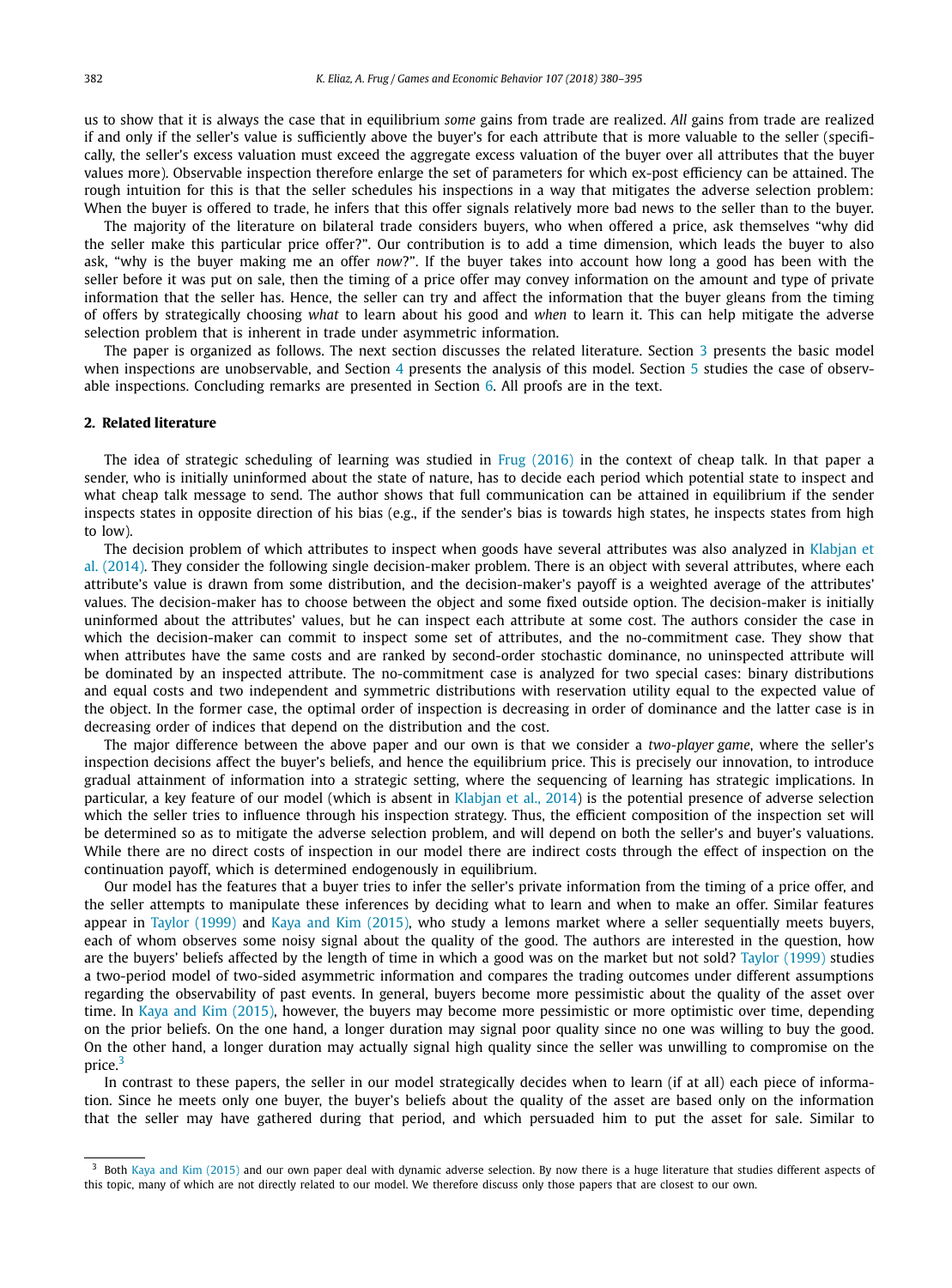<span id="page-3-0"></span>[Kaya and Kim \(2015\)](#page-15-0) a longer duration can in principle mean both positive and negative news. On the one hand, if the seller waited a long time, then he has accumulated more private information – including information which is more valuable to the buyer. If this information persuaded him to sell, then it should mean bad news for the buyer. On the other hand, if the seller did not sell at an earlier period it means that the information he gathered early on was probably good. In equilibrium the price asked at a late period must be lower than the price asked at an earlier period since otherwise, the seller would wait with the offer. This means that in equilibria where trade can occur in multiple periods, the buyers' beliefs become more pessimistic as time goes by (since equilibrium prices are less than or equal to the buyer's willingness-to-pay). Furthermore, when the buyer observes the seller's inspections (the case analyzed in Section [5\)](#page-12-0), his beliefs about the quality of the asset is affected by both the price offer and by the actual learning schedule.

Our paper touches on the question of whether less private information can allow parties to realize more gains from trade. In the context of a lemons market [Levin \(2001\)](#page-15-0) showed that more asymmetric information can either increase or decrease the amount of trade. We do not model a lemons market since the efficient allocation of the good is state-dependent. Nevertheless, as in [Levin \(2001\)](#page-15-0) more asymmetry in information does not necessarily hinder trade. In particular, while the buyer and seller are symmetrically uninformed, all gains from trade can be realized when the seller gathers private information. In our model, in contrast to [Levin \(2001\),](#page-15-0) both the nature and the extent of informational asymmetry develops gradually and endogenously.

A central theme of our work is that it is important not only what the seller *learns* but also when he learns each piece of information. A related theme, studied in Guttman et [al. \(2014\),](#page-15-0) is that it is important not only what an agent *discloses* but also when he discloses it. They study a two period model where each period an agent may observe up to two signals of the quality of his asset and has to decide whether to reveal any of the signals he has observed so far and not disclosed yet. His decision affects each period's market price, which equals the expected value of the asset, conditional on the history. The authors show that the price at the end of the second period given disclosure of one signal is higher if the signal is disclosed later in the game. As their paper and ours analyze completely different frameworks, the only commonality is that both papers highlight how an informed agent can affect the inferences of an uninformed agent by strategically choosing the timing of an action that conveys information (in our case the action is a price offer, while in their case it is disclosure of hard information).

The idea that it takes time to gather private information about the value of a transaction was previously explored in the context of incomplete contracts in Bolton and [Faure-Grimaud \(2010\).](#page-15-0) In that paper each side to a contract can privately learn about the value of the contract by repeatedly drawing a signal that may either fully reveal the information or reveal nothing. Each draw is costly in that it delays agreement and future payoffs are discounted. In contrast, the seller in our framework faces the dilemma of *what* to learn each period, taking into account that although learning is costless, the learning *path* has a strategic effect of influencing the buyer's beliefs.

We conclude by mentioning several recent papers that study endogenous information acquisition in environments that are substantially different from ours. Dang [\(2008\)](#page-15-0) considers ultimatum bargaining in which there are always gains from trade, and where each side before taking his action (seller proposing, buyer responding) can incur a cost and become fully informed. Branco et [al. \(2012\)](#page-15-0) analyze an optimal stopping problem in which a consumer decides how long to learn about a good and whether to buy it.<sup>4</sup> Hwang (2016) studies a model in which a single seller faces infinitely many potential buyers who arrive according to a Poisson process. The seller is initially uninformed and learns exogenously from fully informative signals that arrive at random times, while buyers infer information from calendar time. Finally, [Choi \(2016\)](#page-15-0) considers a dynamic durable good market where sellers learn from the trade decision of the previous sellers and from informative signals that arrive at random times.

# **3. A model**

A given asset is characterized by *n* attributes,  $X_1, ..., X_n$ . An attribute  $X_i$  is a binary random variable that gets the value  $x_i = 1$  (the asset *has* the attribute  $X_i$ ) with probability  $\theta$  and value  $x_i = 0$  (the asset does *not* have the attribute  $X_i$ ) with probability 1 − *θ* (a capital letter denotes a random variable while a small case letter denotes a realized value). Let  $\Omega = \{0, 1\}^n$  be the set of all possible profiles of realizations of the *n* attributes. The random variables  $X_1, ..., X_n$  are *i.i.d.*, and a profile of realizations *x* = *(x*1*,..., xn)* is referred to as a state of nature. We denote by *x*−*<sup>k</sup>* the profile of realizations of all attributes other than  $X_k$ , and by  $\mathbf{1} = (1, 1, \ldots, 1)$  and  $\mathbf{0} = (0, 0, \ldots, 0)$  the highest and lowest states, respectively.

There is a seller and a buyer whose valuations for the asset are given by the weighted sums  $V_S(x) = \sum_{i=1}^n \alpha_i x_i$  and  $V_B(x) = \sum_{i=1}^n \beta_i x_i$ , respectively, where  $\alpha_i$ ,  $\beta_i > 0$  for each *i*. The key property assumed here is that the marginal contribution of every attribute *Xi* is *independent* of the realizations of *X*−*i*. Section [6](#page-14-0) discusses the implication of relaxing our assumptions that the  $X_i$ 's are distributed identically and that the marginal utility from  $X_i$  is independent of  $X_{-i}$ .

We denote the players' preferences by  $\alpha \equiv (\alpha_1, \ldots, \alpha_n)$  and  $\beta \equiv (\beta_1, \ldots, \beta_n)$  and normalize  $\sum_{i=1}^n \alpha_i = 1$ . Hence, there are ex-ante strict gains from trade if and only if  $\sum_{i=1}^{n} \beta_i > 1$ . We assume that there exist a pair of states, *x* and *x'* such that  $V_S(x) > V_B(x)$  and  $V_B(x') > V_S(x')$ . Thus, the ex-post efficient allocation of the asset is state-dependent.<sup>5</sup> We further

<sup>4</sup> While the authors motivate their model by discussing multi-attribute goods, they assume these attributes are infinitely small (and there are infinitely many of them) and reduce the problem into one where the consumer's expected utility follows a Brownian motion.

<sup>5</sup> In contrast to a pure lemons problem where the buyer values the asset more than the seller in every state of nature.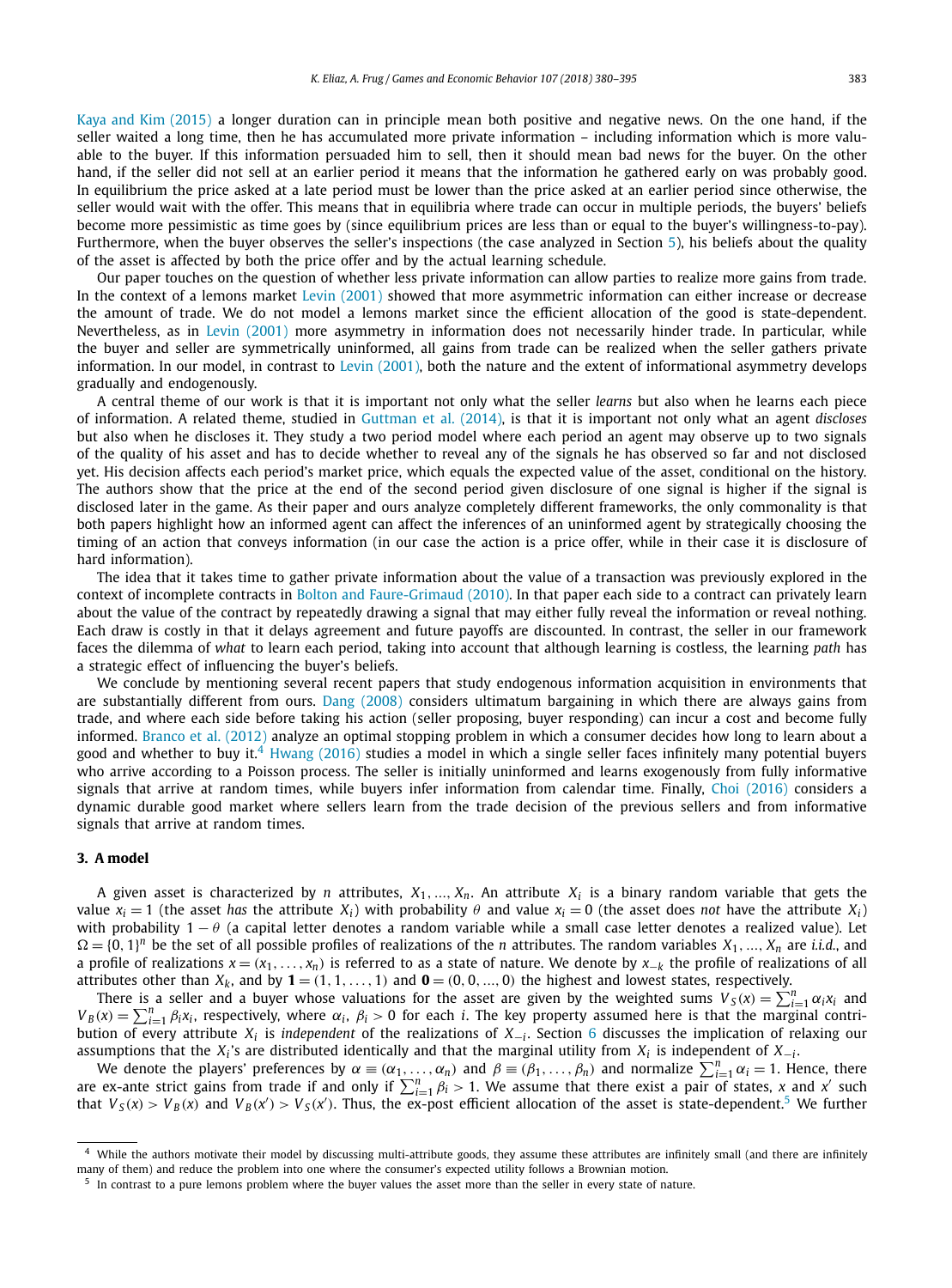assume that the players have clear rankings over the importance of the different attributes, and  $\alpha_1 > \cdots > \alpha_n$ . We will therefore refer to the *i*-th most valuable attribute, from the seller's perspective, as either attribute *i* or *Xi* .

The buyer does not observe the realized values of the attributes before purchasing the asset. The seller is initially uninformed about these values but can learn them over time in the following manner. At the end of each period *t* ≤ *n* the seller decides whether to make a take-it-or-leave-it price offer to the buyer, or to inspect one of the attributes that have not been previously inspected. Thus, if each period the seller inspects an attribute, then at the end of period *t* he would make a decision knowing the realizations of *t* attributes (at the end of period 0 the seller makes a decision without knowing any realization). If a price offer is made, then the game ends with trade if the buyer accepts the offer, and it ends with no trade if the buyer rejects the offer. If the seller inspects an attribute, then he observes the realized value of that attribute. The buyer observes neither the attributes that were inspected nor their realizations. If no price offer is made at the end of *n* periods, then the game ends with no trade.

There is no cost to inspecting attributes, hence the players' payoffs depend only on the realized state of nature and the terms of trade (if any). If the game ends with trade, then the seller receives the price, while the buyer receives his value of the asset minus the price paid. If the game ends with no trade, then the seller receives his value of the asset while the buyer receives a payoff of zero. Both players do not discount future payoffs. The distribution over  $\Omega$ , the preferences  $\alpha$ and *β*, and the seller's learning technology are commonly known.

A strategy for the buyer specifies for each pair consisting of a time period  $t \le n$  and a price  $p_t$ , a decision of whether to accept or reject the offer. In order for the seller to have a best response to the buyer's strategy we restrict attention to buyer's strategies with the property that for every period there is a maximal price that the buyer is willing to accept. We identify any buyer's strategy with the vector of maximal prices accepted by the buyer,  $\overline{p} = (\overline{p}_0, \overline{p}_1, ..., \overline{p}_n)$ .

A nonterminal (seller's private) history *ht* is given by a sequence of attributes inspected before period *t*, and the values of these attributes  $(j_1, ..., j_{t-1}; x_j, ..., x_{j-1})$ . Let *H* be the set of all nonterminal histories. A strategy for the seller is a pair of functions  $(o(h), f(h))$ , where  $o(h)$  is an inspection function that assigns to every history  $h \in H$  an attribute that was not inspected in *h* and *f (h)* is a *trading function* that assigns to every history *h* either a price offer, which is a non-negative number, or no price offer, which is denoted ∅. Note that inspection and trading functions are defined *independently* of each other.

A history  $h = (j_1, ..., j_i; x_{j_1}, ..., x_{j_i})$  is consistent with o if  $o(j_1, ..., j_t; x_{j_1}, ..., x_{j_t}) = j_{t+1}$  for all  $t < i$ . Note that given any inspection function  $\hat{o}$ , and an index  $t \in \{0, 1, ..., n\}$ , every sequence of t realizations  $y \in \{0, 1\}^t$ , uniquely determines an order of inspection  $\hat{\sigma}_v$  until time *t*, and thus, determines a unique history  $h = (\hat{\sigma}_v; y)$  that is consistent with  $\hat{\sigma}$ . We call the restriction of the inspection function *o* to histories that are consistent with *o*, an *inspection plan*.

Fix an inspection function *o* and a strategy for the buyer  $\bar{p}$ . Let  $f(\rho, \bar{p})$  be an *optimal trading function* given *o* and  $\bar{p}$ .

**Definition 1.** An inspection function *o* is said to be weakly dominated if there exists an inspection function *o'* such that for every strategy of the buyer  $\bar{p}$ , the seller's expected payoff from  $(o', f(o', \bar{p}))$  is at least as high as the expected payoff from  $(0, f(0, \overline{p}))$ , and for at least one buyer's strategy it is strictly higher.

The solution concept we employ is pure-strategy perfect Bayesian equilibrium (PBE) in which the seller uses an undominated inspection function, and at every history the buyer believes that seller is using an undominated inspection function. Henceforth, whenever we write "equilibrium" we mean this refinement of pure-strategy PBE.

We say that a given equilibrium is an *equilibrium* with *trade* if trade occurs in at least one state  $x \neq 0$  in that equilibrium. An equilibrium is *efficient* if it maximizes the ex-ante expected surplus among all equilibria. An equilibrium is *ex-post efficient* if at every state of nature the trade-outcome of the equilibrium allocates the asset to the player with the highest valuation.

**Discussion.** The focus of this paper is on the *strategic* effect of gradual information acquisition. Hence, to isolate this effect we assume that inspection is costless. Adding costs of information would only confound the strategic motivation of acquiring information with its direct effect on payoffs.

We employ a novel equilibrium refinement that focuses only on the inspection component of the seller's strategy. A natural question that arises is why do we not use familiar refinements such as dominant strategies or undominated strategies? The answer is rooted in the observation that a seller's strategy is composed of two independent components, the inspection and trade functions, where the optimality of the latter crucially depends on the buyer's strategy. In particular, there is no dominant strategy because for any given seller's strategy, there is another strategy with higher price offers, that performs better against a buyer's strategy that accepts higher price offers.

In the next section we show that there exists a unique undominated inspection function. Thus, even though the optimal trade function depends on the price offers the buyer is willing accept each period, we can identify the unique inspection plan that allows the seller to get the highest payoff against *any* buyer's strategy, by choosing an optimal trade function given the buyer's strategy. An alternative approach might have been to show that every undominated strategy for the seller consists of an inspection function with particular properties. However, this would not work since every inspection function is consistent with an undominated strategy, where, for example, after any history the seller asks for a price of one.

Our assumption that at most one price offer is made keeps the analysis tractable by reducing the possible histories on which a player can make his action contingent. Without this assumption, a player's action could depend on previous price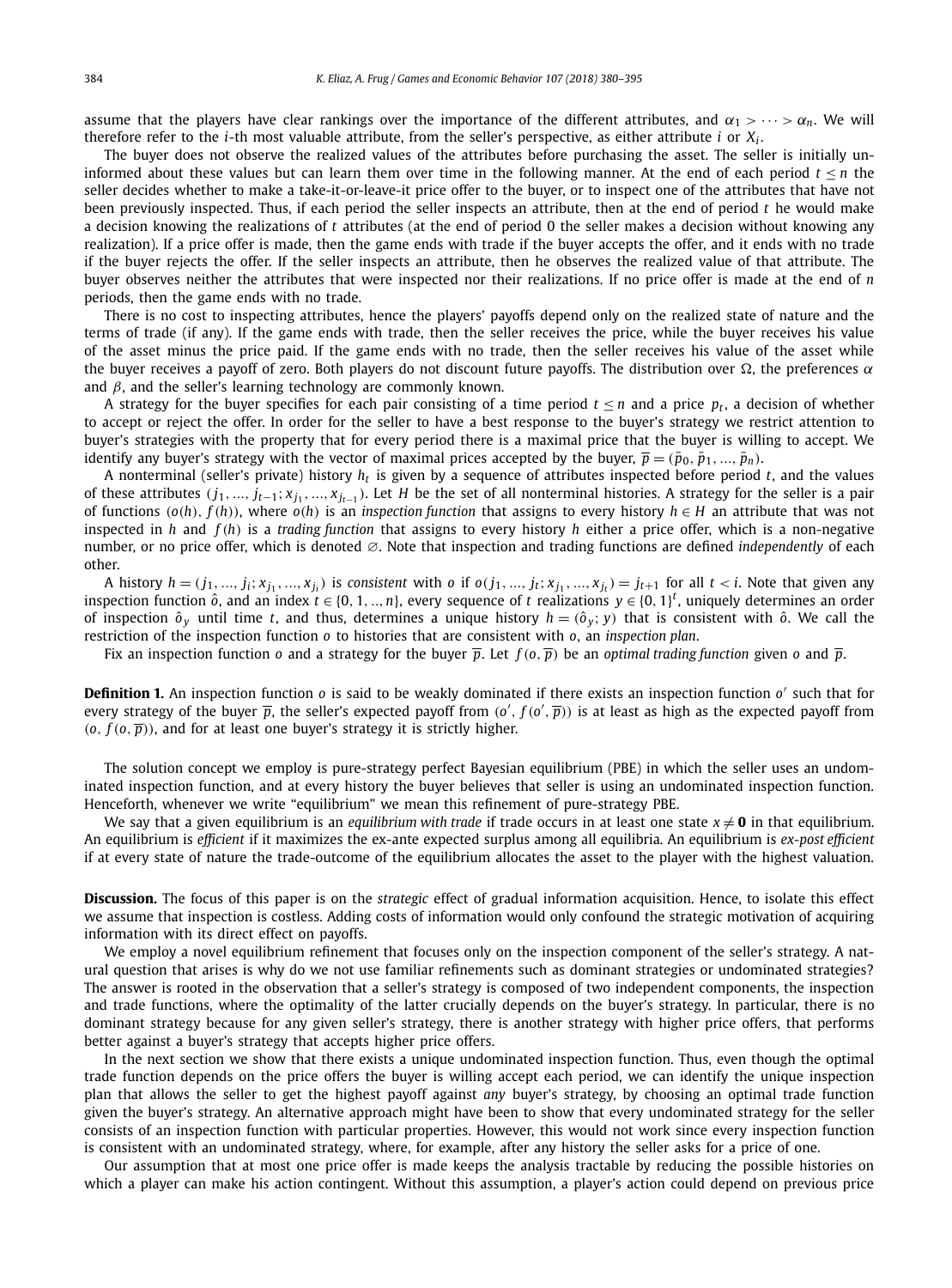<span id="page-5-0"></span>offers, and in constructing equilibrium strategies one would need to specify what each player would do after every possible history of rejected price offers. This complicates the analysis without adding substance.

Our decision to focus on PBE rather than on sequential equilibrium simplifies the construction of equilibria since there are many off equilibrium histories (which include both deviations from the equilibrium order of inspection and from the histories where price offers are supposed to be made) for which one has to specify a perturbation in order to satisfy the consistency requirement. More importantly, the notion of sequential equilibrium does not impose more discipline on out-of-equilibrium beliefs relative to the structural restrictions that we impose on beliefs.

# **4. Analysis**

This section explores the implications of strategic gradual learning by the seller. We begin with an illustrative example that is still rich enough to present the main strategic aspects and results developed below.

# *4.1. An illustrative example*

Suppose there are only two attributes and that  $\beta_1 + \beta_2 = 1$ . Using the notation defined above,  $X_1$  is the most important attribute to the seller (thus,  $\alpha_1 > \frac{1}{2}$ ).

**A benchmark.** Consider first the benchmark case in which the buyer does not observe how long the asset has been with the seller. In this case, the sequence of inspections that lead to a price offer cannot influence the buyer's willingness to pay. Since inspections are costless, it is always optimal for the seller to inspect all attributes before choosing whether to offer the asset for sale. $6$ 

The set of equilibrium outcomes (price and final allocation of the asset) in our benchmark is exactly the same as in the case where it is commonly known that the seller is fully informed: Equilibria in which the asset is not traded at any state other than **0** (no-trade equilibria) always exist.<sup>7</sup> Moreover, if  $\alpha_1 < \beta_1$ , it is straightforward to show that only the no-trade equilibria exist. On the other hand, if  $\alpha_1 > \beta_1$ , gains from trade can be realized in an equilibrium if and only if  $\theta\beta_2 \ge \alpha_2$ . Thus, if  $\theta$  is sufficiently small (a high likelihood that the asset is "a lemon"), gains from trade cannot be realized in equilibrium.

**Our model.** Suppose the buyer *does* observe how long the asset was with the seller but does not observe which attributes are inspected. This generates an opportunity for early sale offers that reveal to the buyer that only one attribute was inspected. Hence, in this case the sequence of inspections can influence the terms of trade. Clearly, any equilibrium where trade takes place only at the end of the last period is equivalent to some equilibrium of the fully informed seller benchmark. The more interesting equilibria are those with trade at the end of the first period when only a single attribute is inspected.

*Which attribute to inspect?* Note that if trade occurs in the first period, the realized value of the inspected attribute must be zero.<sup>8</sup> Denoting by  $X_i$  the attribute inspected in period 1 and letting p be the equilibrium price, we can write the seller's expected payoff as,

$$
\theta(\alpha_i + \theta \alpha_j) + (1 - \theta)p.
$$

The key observation is that  $\alpha_1 > \alpha_2$  implies that the seller can benefit from changing the order of inspections if and only if  $i = 2$ . Thus, in any equilibrium with trade at period 1,  $X_1$  (the most important attribute to the seller) is inspected first.

*When are gains from <i>trade realized?* If  $\alpha_1 > \beta_1$  then in contrast to the benchmark, an ex-post efficient equilibrium exists for all  $\theta \in (0, 1)$ . To see this, note that the following is an equilibrium: At  $t = 1$ , the seller inspects  $X_1$  and makes a price offer of  $p = \theta \beta_2$  if and only if  $x_1 = 0$ . At  $t = 2$ ,  $X_2$  is inspected and no price offer is made. The buyer accepts any price offer (weakly) below  $\theta\beta_2$  at the end of period 1, and rejects any price offer at period 2. By making an early price offer, the seller reveals that he is not fully informed about the qualities of the asset. The buyer, who recognizes that inspecting  $X_1$  is the *unique* optimum for the seller, is willing to accept any price offer not exceeding  $\theta \beta_2$  – his expected valuation conditional on  $x_1 = 0.$ 

If  $\alpha_1 < \beta_1$ , then gains from trade cannot be realized in equilibrium (as in the benchmark). The seller's expected valuation given  $x_1 = 0$  exceeds the buyer's willingness to pay, and hence, there cannot be an equilibrium with trade at the end of period 1. There cannot be an equilibrium with trade in the second period since at that point the seller is fully informed and we have already argued that when  $α_1 < β_1$  there is no trade in equilibrium. What precludes equilibria with trade when  $\alpha_1 < \beta_1$  is the fact that the seller begins his inspections with *X*<sub>1</sub>. If, instead, he inspected *X*<sub>2</sub>, and the buyer knew that, all gains form trade could be realized. This illustrates that, perhaps not surprisingly, observability of inspections (but not

 $6$  Inspecting all attributes, however, need not be the unique optimum for the seller. Suppose, for example, there exists an equilibrium in which the seller inspects both attributes, and sells the asset if and only if  $x \in \{(0, 1), (0, 0)\}$ . In this case, inspecting  $X_2$  does not provide any instrumental information. In general, offering the asset for sale before all attributes are inspected is (also) optimal, if and only if the price is greater than the maximal element in the support of possible seller's valuations, given his information.

<sup>7</sup> Such equilibria are supported by the buyer's most pessimistic on- and off-equilibrium beliefs where he assigns probability 1 to the state *(*0*,* 0*)* whenever a price offer is made.

<sup>&</sup>lt;sup>8</sup> If the seller trades at some price when the value is one, he will also want to trade at that price when the value is zero. Therefore, the buyer would never pay a price above *θ* . However, the seller's valuation conditional on high realization for the inspected attribute exceeds *θ* .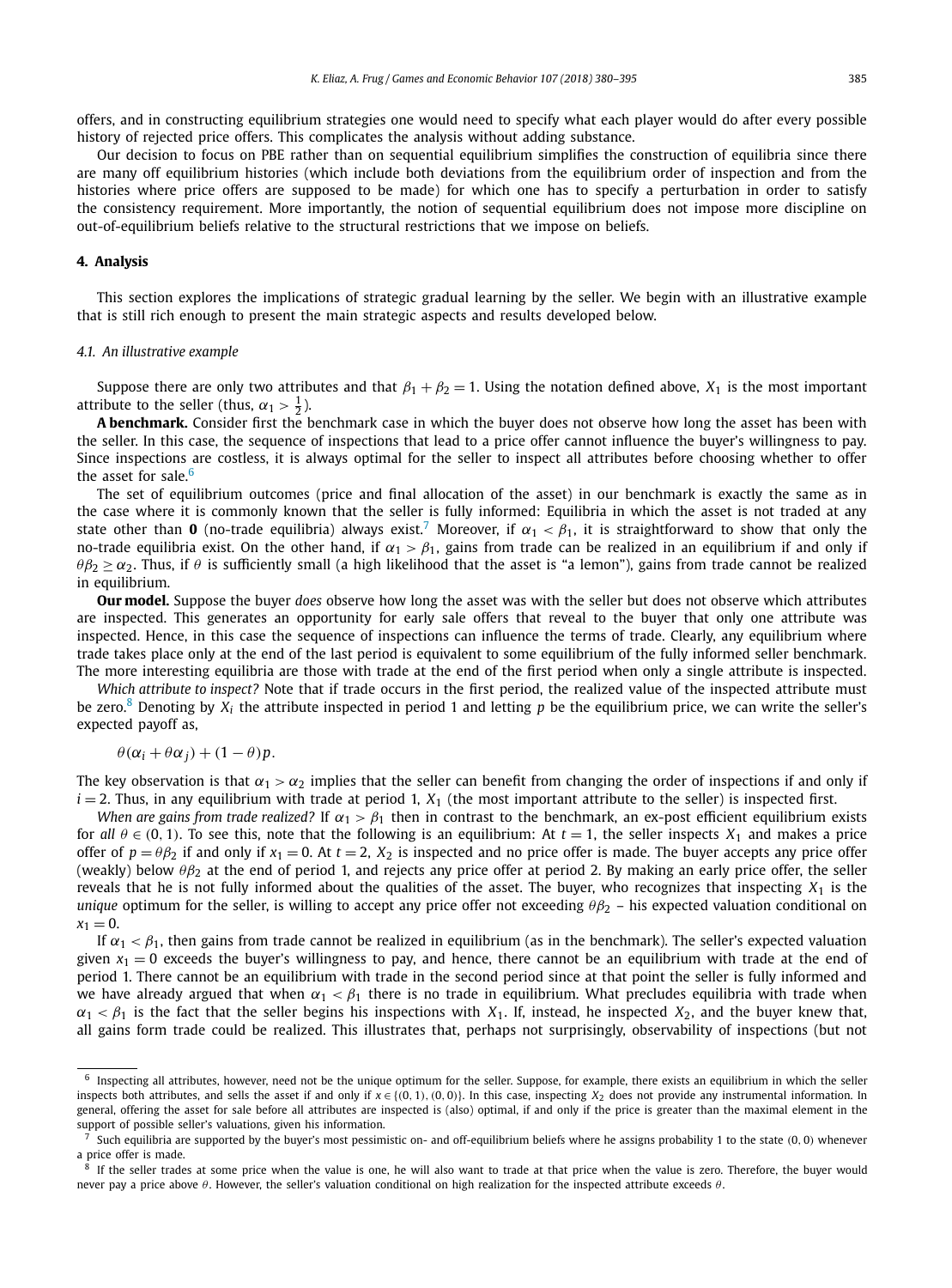<span id="page-6-0"></span>the outcomes) facilitates trade. For the two-attribute case, observability of inspections guarantees ex-post efficiency as the unique equilibrium outcome for every  $\alpha$ ,  $\beta$  and  $\theta$ . This is not true in general. We return to this case in Section [5.](#page-12-0)

# *4.2. The seller's equilibrium strategy*

In this subsection we identify key properties of the seller's equilibrium strategy and explore their implications. We begin by characterizing the unique undominated inspection function.

Let  $o^{\alpha}$  be an inspection function that assigns each non-terminal history *h* the attribute with the highest  $\alpha_i$  among those attributes that were not inspected in *h*, i.e.,

$$
o^{\alpha}(j_1, ..., j_i; x_{j_1}, ..., x_{j_i}) = \min\{k : k \in \{1, ..., n\} \setminus \{j_i, ..., j_i\}\}.
$$

Thus,  $o^{\alpha}$  induces an inspection plan according to which, at period t the seller inspects  $X_t$ , independently of the realizations along the inspection process.

# **Proposition 1.**  $o^{\alpha}$  *is the unique undominated inspection function.*

To get some intuition for this result note that there is a sense in which inspecting attributes in a decreasing order of their weights in the seller's payoff is akin to inspecting attributes in decreasing order of "informativeness". After the seller inspects an attribute in period *t*, his posterior valuation of the asset either increases or decreases, but the expected valuation is the same regardless of which attribute is inspected. Thus, the higher the weight of an attribute, the larger the spread between the posterior valuations. Hence, the unique undominated inspection function chooses at each point in time the attribute with the highest spread. This inspection plan may be interpreted as one in which at every point in time the seller has the best available information about the asset's value.

The proof of Proposition 1 proceeds in two steps. In the first step we show that for any strategy of the buyer, there is a best response consisting of a learning path that learns attributes in decreasing order of alphas, coupled with a corresponding optimal trading strategy. We show this by induction on the number of attributes that are left to inspect. In the inductive step, the seller may start with an attribute that does not have the highest alpha among the remaining attributes, but all remaining attributes will be learned in a decreasing order of alpha (this follows from the induction assumption). We then show that the seller can do better by inspecting the most important attribute first and behaving in a way that keeps the same probability of trade as in his original plan.

The second step requires us to show that there is at least one strategy for the buyer, against which the decreasing-alpha learning path is the unique best response. We show this by considering the shortest history where the decreasing-alpha path differs from other paths. Since there may be several such histories, we select the one where the seller's valuation of the good (given his information) is the lowest. This allows us to construct a strategy for the buyer for which the seller will not sell the good under the alternative learning path but will sell the good, and get a higher payoff, under the decreasing-alpha path.

# Proof. The proof proceeds in two steps.

# **Step 1.** For any strategy of the buyer  $\overline{p}$ , the seller's strategy  $(o^{\alpha}, f(o^{\alpha}, \overline{p}))$  is a best response.

Let  $h^k$  be a history in which there are *k* attributes left to be inspected. Let  $G(h^k)$  denote the continuation game that follows  $h^k$ . Given an inspection function  $o$  and a buyer's strategy  $\overline{p}$ , we denote by  $o|_{h^k}$  and  $(\bar{p}_{n-k},...,\bar{p}_n)$  the inspection function and buyer's strategy restricted to  $G(h^k)$ .<sup>9</sup> We denote by  $f(o^{\alpha}|_{h^k}, (\bar{p}_{n-k},..., \bar{p}_n))$  an optimal trading function in G(h<sup>k</sup>), given (o<sup> $\alpha|_{h^k}$ , ( $\bar{p}_{n-k},..., \bar{p}_n$ )). We claim that for any non-terminal history  $h^k$  and for any buyer's strategy</sup>  $(\bar{p}_{n-k},...,\bar{p}_n)$ , the seller's strategy  $(o^{\alpha}|_{h^k}, f(o^{\alpha}|_{h^k}, (\bar{p}_{n-k},...,\bar{p}_n)))$  is a best response in  $G(h^k)$ . This will prove step 1 since  $(o^{\alpha}|_{h^n}, f(o^{\alpha}|_{h^n}, (\bar{p}_0, \bar{p}_1, ..., \bar{p}_n))) = (o^{\alpha}, f(o^{\alpha}, \bar{p})).$ 

The proof proceeds by induction on *k*, the number of remaining attributes. If only one attribute is left, the claim is trivially true. Assume that the claim is proven for some *k*. Consider some history  $h^{k+1}$  where there are  $k+1$  attributes left to be inspected. Denote these attributes by  $x^1, ..., x^{k+1}$  and assume that they are ordered according to the seller's order of importance (i.e., in a decreasing order of  $\alpha_i$ ). Let  $(\bar{p}_{n-(k+1)},...,\bar{p}_n)$  be some sequence of maximal prices that the buyer is willing to accept from now onwards. By the induction hypothesis, after *hk*+<sup>1</sup> the seller has a best response to  $(\bar{p}_{n-(k+1)},...,\bar{p}_n)$  with the property that when there are only *k* remaining attributes, these are inspected in decreasing order of  $\alpha_i$  independently of the realizations of the inspected attributes. Denote this best response by  $q_1$  and let  $x^j$  be the first inspected attribute in  $q_1$ . If  $j = 1$ , then the proof is complete. Assume that  $j > 1$ . Then  $q_1$  induces the following order of inspection:

$$
x^{j}, x^{1}, x^{2}, \dots, x^{j-1}, x^{j+1}, \dots, x^{k}, x^{k+1}.
$$
\n<sup>(1)</sup>

<sup>&</sup>lt;sup>9</sup> Note that  $\bar{p}_{n-k}$  is the maximal price the buyer is willing to pay if the seller makes a sales offer at the beginning of  $G(h^k)$ , prior to any inspection.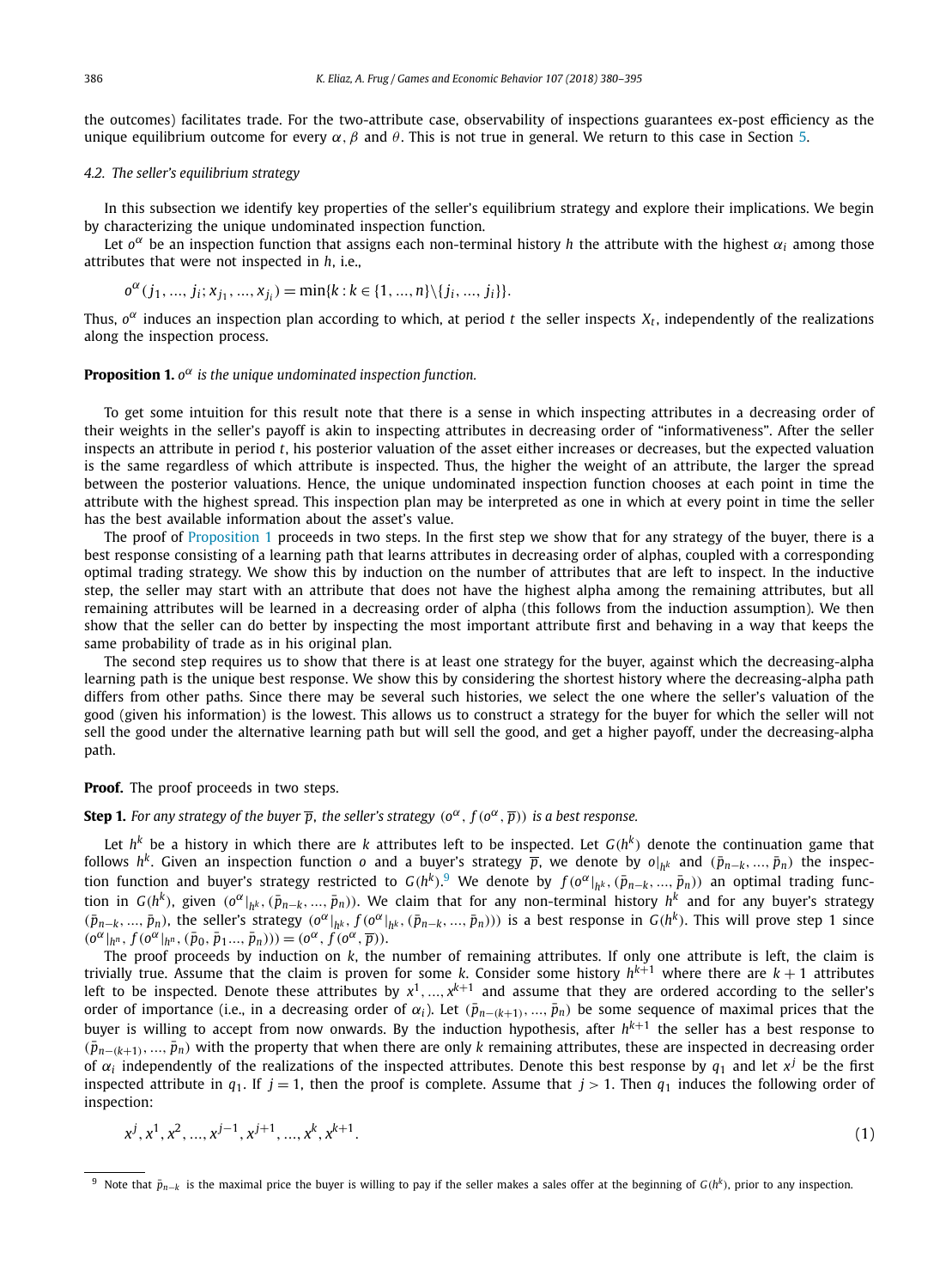We now show that there is a best response to  $(\bar{p}_{n-(k+1)},...,\bar{p}_n)$ , which induces an order of inspection that swaps the first two attributes in the inspection order of  $q_1$ :

$$
x^1, x^j, x^2, \dots, x^{j-1}, x^{j+1}, \dots, x^k, x^{k+1}.
$$
\n<sup>(2)</sup>

This will conclude the proof because after  $x^1$  is inspected, only k attributes are left and we can apply the induction hypothesis again.

Denote the trading assignment under  $q_1$  by  $g : S \rightarrow \{hold, sell\}$ , where *S* is the set of all sequences of  $\{0, 1\}$  with length of at most  $k + 1$ . If  $g(\{0\}) = g(\{1\})$ , that is, the (immediate) trading decision after the inspection of  $x^j$  is independent of the value of  $x^j$ , the seller can sell exactly the same profiles of qualities under both inspection orders, at every period.

Assume that  $g(\{0\}) = \text{sell}$  and  $g(\{1\}) = \text{hold}$ . Consider the seller's strategy under which he inspects the attributes according to the order (2), and his trade decisions are given by *g*. Denote this strategy by *q*2. The probability of trade at each period is the same under  $q_1$  and  $q_2$ . Thus, to compare between  $q_1$  and  $q_2$  we need to compare the (expected) value of the good, if it is not traded. Let *Hold(q)* denote the set of states of nature in which the good is not traded under the strategy a. Note that we can obtain  $Hold(a_2)$  from  $Hold(a_1)$  by replacing every  $x \in Hold(a_1)$  such that  $x^j = 1$  and  $x^1 = 0$ with  $y \notin Hold(q_1)$  such that  $y^j = 0$ ,  $y^1 = 1$ , and  $y^i = x^i$  for all  $i \notin \{1, j\}$ . Since  $\alpha^1 > \alpha^j$ , the seller values  $y$  more than x. Therefore,  $\mathbb{E}[V_S(x)|x \in Hold(q_1))] \leq \mathbb{E}[V_S(x)|x \in Hold(q_2))]$ . This completes the proof of Step 1.

**Step 2.** Let  $o \neq o^{\alpha}$ . Then, there exist  $\bar{p}$  and h such that the seller's expected payoff after h, given  $o^{\alpha}$  is strictly higher than his payoff *given o*.

Let *h* be a shortest history where  $o^{\alpha}(h) \neq o(h)$  with the property that for each same-length history *h'* such that  $o^{\alpha}(h') \neq o(h')$  $o(h')$  the seller's expected valuation of the good after *h* is weakly lower than it is after  $h'$ . Let |*h*| denote the length of *h*, and let  $j = o(h)$  and  $k = o^{\alpha}(h)$ . Note that  $k < j$ . Let  $V_s(h, x^k = 0)$  and  $V_s(h, x^j = 0)$  be the seller's expected valuations of the good after h, given that  $x^k = 0$  or  $x^j = 0$ , respectively. Note that  $V_S(h, x^k = 0) < V_S(h, x^j = 0)$  because  $\alpha_k > \alpha_j$ . Let  $\bar{p}$ , be the buyer's strategy where  $\bar{p}_{\vert h \vert+1} \in (V_S(h, x^k = 0), V_S(h, x^j = 0))$  and  $\bar{p}_t = 0$  for all  $t \neq |h| + 1$ . Note that the seller's expected payoff after *h* under *o<sup>α</sup>* is strictly higher than his payoff under *o* as under *o* the seller would never sell the good while under  $o^{\alpha}$  he sells with positive probability (if after *h* the seller learns that  $x_k = 0$ ), for a price that is above his expected valuation of the good. This completes the proof of Step 2.  $\quadblacksquare$ 

Taken together, Steps 1 and 2 imply the statement of the Proposition.  $\Box$ 

[Proposition 1](#page-6-0) implies that the seller's inspection function satisfies that after any history, and *regardless of the realizations along that history*, the attribute with the highest *α<sup>i</sup>* among the uninspected attributes is inspected. It follows that along the equilibrium path the attributes are inspected in a decreasing order of  $\alpha_i$ . Focusing on equilibria where the seller applies this unique undominated inspection function allows us to identify the following useful property of the seller's trade function.

**Definition 2.** A strategy for the seller is said to be **closed from below** if for every *j* and for every  $x_{-i}$ , if the seller makes a price offer at t when the state is  $(x_{-i}, x_i = 1)$ , then he makes a price offer at some  $t' \le t$  when the state is  $(x_{-i}, x_i = 0)$ .

This property is the dynamic counterpart of adverse-selection type of considerations on the part of the seller in an environment where his information evolves such that new pieces of information arrive *independently* of the information acquired in the past. In the present model, where learning is endogenous, this corresponds to cases where the inspection *plan* can be represented by one sequence of inspections that does not depend on past realizations (for example the inspection plan induced by  $o^{\alpha}$ ). To illustrate this definition consider the following simple example.

**Example 1.** Suppose there are only three attributes. Let  $(o^{\alpha}, f)$  be a strategy where f is given in the table below.

| h            | T                             |
|--------------|-------------------------------|
| (1; 0)       | $\theta\beta_2+\theta\beta_3$ |
| (1, 2; 1, 0) | $\beta_1 + \theta \beta_3$    |
| other        | Ø                             |

The inspection function  $o^{\alpha}$  induces the order of inspection  $X_1, X_2, X_3$ , regardless of the realizations observed. To see why this strategy is closed from below notice first that for all states  $(x_1, x_2, x_3)$  such that  $x_1 = 0$ , a price offer is made at the same period  $(t = 1)$ . Now, consider the state  $(x_1 = 1, x_2 = 0, x_3 = 1)$  in which there is a price offer at  $t = 2$ . Note that in the state  $(x_1 = 1, x_2 = 0, x_3 = 0)$ , the seller also offers the good for sale at  $t = 2$ , and if the state is  $(x_1 = 0, x_2 = 0, x_3 = 1)$ , the good has been offered for sale already at  $t = 1$ .

We now present two observations that will prove useful in the analysis below.

**Observation 1.** W.l.o.g., the seller's strategy in equilibrium is closed from below.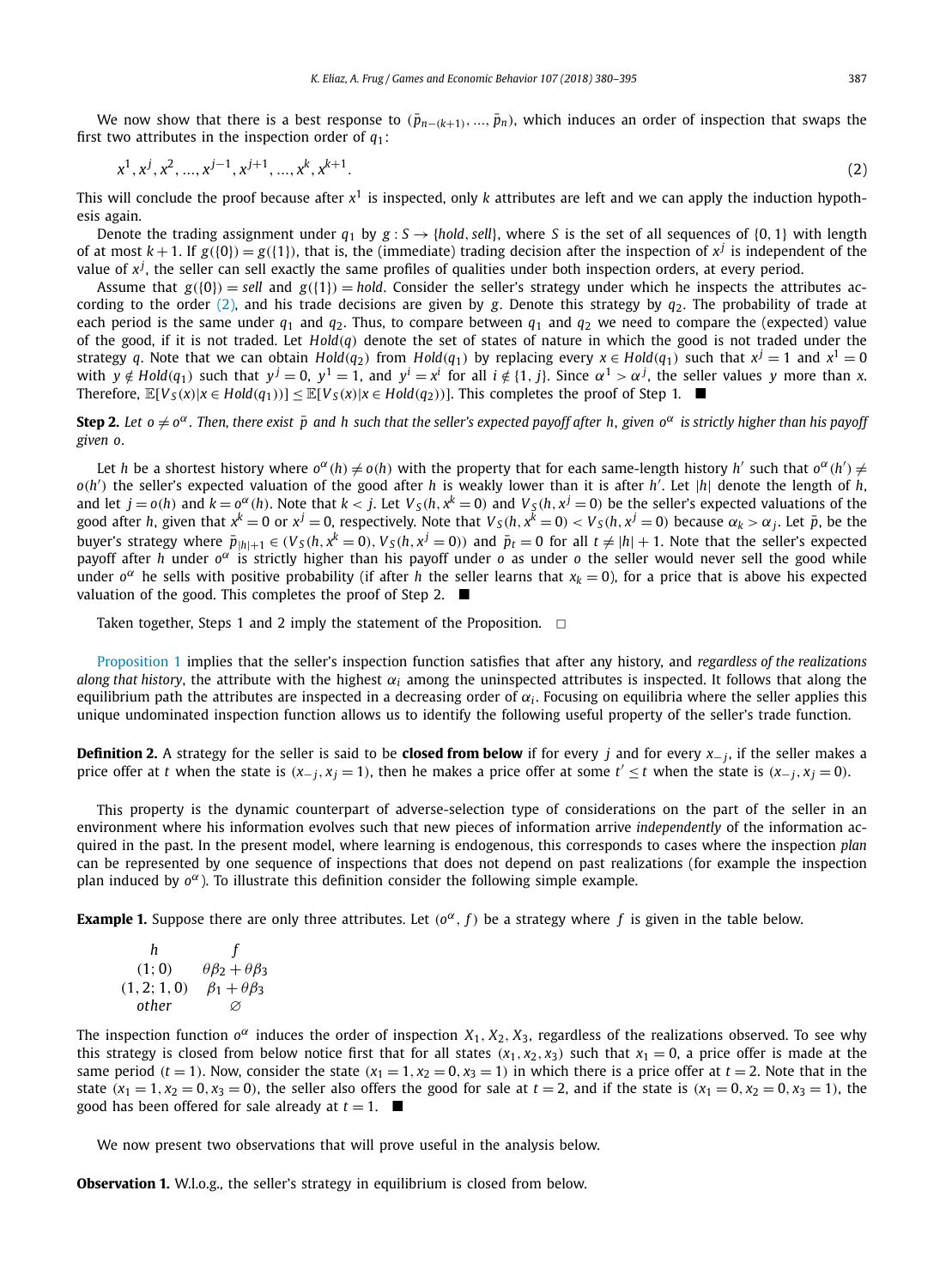<span id="page-8-0"></span>This result is driven by the fact that under the unique undominated inspection function  $o<sup>\alpha</sup>$ , the set of inspected attributes in all periods does not depend on the observed realizations of the attributes. To see this, assume there was an equilibrium in which there are t, j and  $x_{-j}$  such that in state  $(x_{-j}, x_j = 1)$  the asset is traded in period t, and in state  $(x_{-j}, x_j = 0)$ the asset is not traded at any *τ* < *t*. The set of inspected attributes at the end of period *t* is exactly {*X*<sub>1</sub>, ..., *X*<sub>t</sub>}, and our assumptions imply that  $j \le t$  (i.e., the realized value of  $X_j$  is known by time  $t$ ). Notice that the seller's expected valuation in state  $(x_{-i}, x_i = 1)$ , conditional on his information in period t, is strictly higher than it is in state  $(x_{-i}, x_i = 0)$ . Thus, conditional on the information at the end of period *t* in state  $(x_{-i}, x_i = 0)$ , the seller can strictly benefit from deviating and offering the asset for sale.

# **Observation 2.** In any equilibrium with trade, prices are equal to at most  $\theta \sum_{i=1}^{n} \beta_i$ .

Fix an equilibrium and consider the earliest price offer (on the equilibrium path). The buyer takes into account that if the seller approached him after learning a given sequence of realizations, he would also approach him after observing a sequence in which any subset of ones in the original sequence is replaced with zeros. This brings the earliest on-equilibrium price (weakly) below the buyer's expected valuation ex ante. Finally, notice that on-equilibrium prices cannot increase over time (otherwise, it will be optimal for the seller to wait and sell at a higher price, contradicting that the "earliest" price offer is an on-equilibrium event). Thus, all equilibrium prices do not exceed the buyer's ex-ante valuation.

Notice that in order to bound the earliest on-equilibrium price, we employed a version of the standard "static" adverse selection argument for each attribute. This argument is valid in our dynamic environment precisely because, in any equilibrium, the set of inspected attributes *only depends on time* – this is a key property of the unique undominated inspection function.

# *4.3. Realizing gains from trade in equilibrium*

Now that we understand how the seller schedules his inspections in equilibrium, we turn to identify conditions under which the buyer and seller realize gains from trade in equilibrium. We first ask whether there are equilibria in which the buyer and seller realize *all* the gains from trade, and if so, under what conditions.

We begin by introducing some useful notations. Let  $I^S = \{i : \alpha_i > \beta_i\}$  denote the set of attributes that the seller values strictly more than the buyer. If the seller inspects the attributes according to  $o^{\alpha}$ , his information after *t* periods is represented by the vector  $(x_1, ..., x_t, X_{t+1}, ..., X_n)$ . The interpretation is that the seller knows the realizations of  $\{X_1, ..., X_t\}$ (hence the lower case letters), but does not know the realizations of  $\{X_{t+1},...,X_n\}$ . We will sometimes summarize the seller's information at the end of time *t* by the *t*-prefix of the state of nature,  $x(t) = (x_1, ..., x_t)$ . To save on notation, we suppress the conditional expectation symbol when there is no risk of confusion (for example, we write  $V_S(x(t))$  instead of  $\mathbb{E}[V_S(x)|x(t))]$ ). Let  $\varepsilon_i$  denote the realization of x such that  $x_i = 1$  and  $x_k = 0$  for all  $k \neq i$ .

Our first main result identifies two necessary and sufficient conditions for ex-post efficient equilibria. The first condition says that the attributes that are *relatively* more important to the seller than to the buyer are also the most important attributes to the seller in *absolute* terms in our environment. In other words, the weight that a seller puts on any attribute, which is more valuable to him than to the buyer, is higher than the weight he puts on any attribute, which is more valuable to the buyer. The second condition says that the gains from trade in a state where the asset has only attributes that are more important to the buyer are lower than the gains from trade in any state where the asset has only attributes that are more important to the seller. This implies that there is an ex-post efficient equilibrium only if there are no gains from trade ex-ante. Note that these conditions involve only conditions on *α* and *β* and are independent of *θ* .

To prove that the above conditions are necessary we do the following. We assume there is an ex-post efficient equilibrium and consider a realization in which only a single attribute, one that the seller values more than the buyer, has a value of one. Efficiency implies that in this state the seller keeps the good. Clearly, if some of the attributes that had zero valuation are replaced with ones, the seller's incentive to sell only decreases. However, if the necessary condition fails, we can find such attributes that when they have a realized value of one the good is worth more to the buyer. To prove that the conditions are sufficient we construct an equilibrium in which the seller inspects all attributes that are more important to him and sells if and only if they all have zero valuation.

**Proposition 2.** There exists an ex-post efficient equilibrium if and only if there exists k such that  $I^S=\{1,2,...,k\}$  and  $\alpha_j-\beta_j\geq 0$  $\sum_{i > k} (\beta_i - \alpha_i)$  for all  $j \leq k$ .

**Proof.** (*Necessity*). Assume by contradiction that there are indices  $i < j$  such that  $\alpha_i \leq \beta_i$  and  $\alpha_j > \beta_j$ . By ex-post efficiency, in state  $\varepsilon_j$  the good has to be allocated to the seller. Since  $j > i$ , for every  $t \ge i$ ,  $V_S(\varepsilon_j(t)) < V_S((\sum_{i \notin I^S} \varepsilon_i)(t))$ . Therefore, if, in an equilibrium, the seller chooses to keep the good at state  $\varepsilon_j$ , he would not sell the good in state  $(\sum_{i\notin I^S} \varepsilon_i)$  in that equilibrium, in contradiction to ex-post efficiency. Thus, a necessary condition for an ex-post efficient equilibrium is that  $I^S=\{1,2,...,k\}$  for some k. Assume now that  $\alpha_j-\beta_j<\sum_{i\notin I^S}(\beta_i-\alpha_i)$  for some  $j\in I^S$ . In this case,  $V_B(\varepsilon_j+\sum_{i\notin I^S}\varepsilon_i)>0$  $V_S(\varepsilon_j + \sum_{i \notin I^S} \varepsilon_i)$ , and so, by ex-post efficiency, the good has to be allocated to the buyer. On the other hand, ex-post efficiency implies that in state  $\varepsilon_j$ , the good has to stay with the seller. Since  $V_S((\varepsilon_j + \sum_{i \notin I^S} \varepsilon_i)(t)) \geq V_S(\varepsilon_j(t))$  for all t,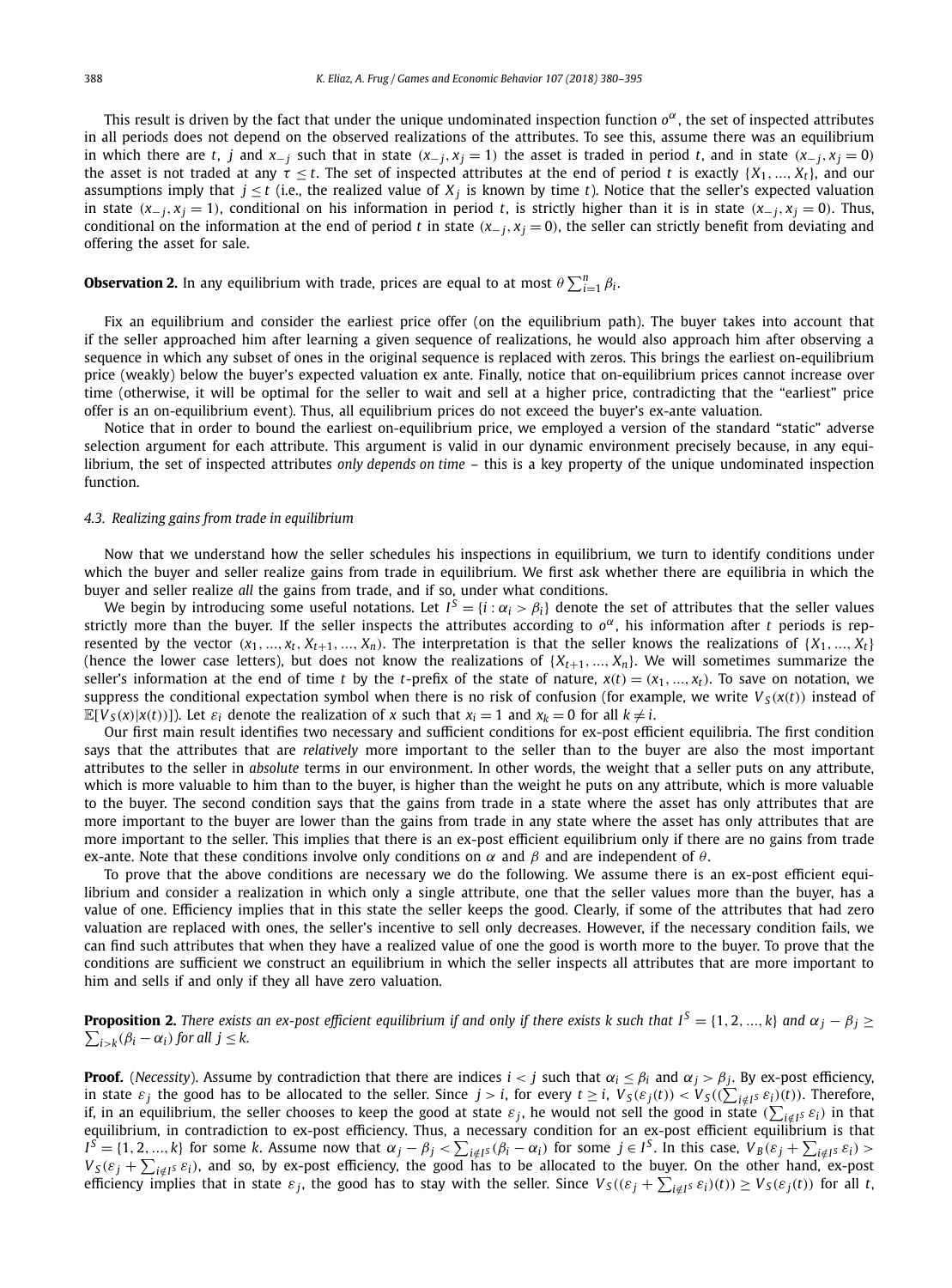<span id="page-9-0"></span>and the inequality is strict whenever  $(\varepsilon_j + \sum_{i \notin I^S} \varepsilon_i)(t) \neq \varepsilon_j(t)$ , these two trading decisions are not consistent with an equilibrium. Necessity follows.

(*Sufficiency*). We begin by specifying the buyer's strategy and beliefs. The buyer believes that the seller follows the unique undominated inspection function, and in case of a price offer at time *t*, he believes that  $x_i = 0$  for all  $j \le t$ . Hence, the buyer accepts any price offer up to  $\theta \sum_{i > t} \beta_i$ .

The seller's strategy is as follows. He inspects the attributes according to  $o^{\alpha}$ . After histories consistent with  $o^{\alpha}$ , the seller makes a price offer only at  $t = k$  if and only if  $x_i = 0$  for all  $j \leq k$ . Conditional on making a price offer at  $t = k$ , he asks for *θ* - *<sup>i</sup>><sup>k</sup> β<sup>i</sup>* . The remaining off-equilibrium components of the seller's strategy can be completed by backwards induction.

Given the buyer's beliefs, at each *t* he accepts price offers up to his expected value of the good. Hence, his strategy is sequentially rational.

Consider a seller who learns that  $x_j = 0$  for all  $j \leq k$  and sells at the end of that period. The seller's expected payoff is the same as if he would inspect all the attributes and sell at a price equal to the buyer's value of the asset – assuming the buyer knows the realized values of all the attributes. By our assumption on *α* and *β*, the seller would extract the maximal surplus, conditional on  $x_j = 0$  for all  $j \leq k$ , since the value of the buyer is (weakly) higher than the seller's for every realization of  $(X_{k+1},...,X_n)$ . Suppose instead that, he does not sell given  $x_j = 0$  for all  $j \leq k$ . Then, in every realization of the attributes, either the seller sells at some *t > k* for a price that is weakly lower than the buyer's expected value at time *t* (because the buyer believes that all realizations up to and including *t* are zero), or the seller keeps the good and receives a value, which is no greater than the buyer's value (since  $\alpha_j \leq \beta_j$  for  $j > k$ ). It follows that the seller cannot gain by not selling at  $t = k$  when he learns that  $x<sub>i</sub> = 0$  for all  $j \leq k$  in the first *k* periods.

We now show that if the seller follows  $o^{\alpha}$ , he does not want to deviate and offer the good for sale after observing a prefix of zeros of length *l < k*. After such history, he can offer the good for sale and get *θ* - *<sup>i</sup>><sup>l</sup> β<sup>i</sup>* . Alternatively, he can wait another period, inspect  $X_{l+1}$  and sell the good at the end of next period (or never) if and only if  $x_{l+1} = 0$ . The seller's payoff from this behavior, given his information is

$$
\theta(\alpha_{l+1} + \theta \sum_{i>l+1} \alpha_i) + (1-\theta)\theta \sum_{i>l+1} \beta_i > \theta(\beta_{l+1} + \theta \sum_{i>l+1} \beta_i) + (1-\theta)\theta \sum_{i>l+1} \beta_i = \theta \sum_{i>l} \beta_i
$$

where the inequality follows from our assumption that  $l < k$ , which implies that  $\alpha_l > \beta_l$  and  $\sum_{i>l+1} \alpha_i > \sum_{i>l+1} \beta_i$ .

To conclude, we show that if  $x_j = 1$  for some  $j \leq k$ , the seller does not want to deviate and make a price offer at any  $t > j$ . The seller's expected utility from keeping the good, given the information at time *t* is at least

$$
\alpha_j + \theta \sum_{i>t} \alpha_i > \theta(\alpha_j + \sum_{i>t} \alpha_i) > \theta(\beta_j + \sum_{i>t} \beta_i) > \theta \sum_{i>t} \beta_i
$$

where the first inequality follows from  $\theta$  < 1, the second inequality follows from our assumption that for all  $i < k$ ,  $\alpha_i > \beta_i$ , and  $\alpha_j+\sum_{i>k}\alpha_i>\beta_j+\sum_{i>k}\beta_i$ . The expression in RHS is the price the seller can get at period t if he offers the good for sale. Sufficiency follows.  $\Box$ 

Interestingly, when the conditions of [Proposition 2](#page-8-0) are met, ex-post efficiency is not only consistent with equilibrium but it is also the *unique* equilibrium outcome. To see this, notice that the seller can guarantee himself the payoff he obtained in the above ex-post efficient equilibrium by deviating to the strategy he plays in that equilibrium. Recall that under our equilibrium refinement, the buyer's most pessimistic beliefs given a (on or off-equilibrium) price offer at the end of period *t* are that  $x_i = 0$  for all  $i \le t$ . Thus at  $t = k$ , the buyer will accept any price offer up to  $\theta \sum_{i > k} \beta_i$ . Since in the equilibrium presented in the proof of [Proposition 2](#page-8-0) the whole expected surplus goes to the seller, any profile of strategies that generates a lower total surplus in expectation cannot be consistent with an equilibrium.

Another notable implication of [Proposition 2](#page-8-0) is that when ex-post efficiency is attainable in equilibrium, there is a unique period in which trade can take place. In other words, whenever an equilibrium involves multiple periods with trade on the equilibrium path, the trade-outcome of the equilibrium is not ex-post efficient. The timing of trade, however, is endogenous and it is determined so that the seller has just enough time to inspect all of the attributes he values more than the buyer, and only those attributes.

Since the result given in [Proposition 2](#page-8-0) holds for any value of  $\theta$ , this stands in sharp contrast to a benchmark where the seller is fully informed. It is easy to see that if *θ* is sufficiently low, no gains from trade can be realized in the latter case.

While ex-post efficiency can be achieved in equilibrium, it is feasible only under somewhat narrow circumstances. A natural question that arises is, under what conditions does there exist an *equilibrium with trade*? The answer to this question turns out to depend on whether there is a "tail" in the seller's ranking of attributes, which is more valuable to the buyer. Fix some  $j < n$  and consider the  $n-j$  least important attributes to the seller (the " $n-j$  tail"). Define  $R_j \equiv \sum_{i>j}(\beta_i - \alpha_i)$ as the buyer's excess valuation of  $n - j$  least important attributes to the seller.

# **Proposition 3.** There exists an equilibrium with trade only if  $R_i > 0$  for some *j*.

**Proof.** Let *e* be an equilibrium with trade and assume by contradiction that for all  $j \in \{0, ..., n-1\}$ ,  $R_j \le 0$ . Let *S* the set of profiles that are sold in *e* and denote by  $\eta_i = \frac{1}{|S|} \cdot |\{x \in S : x_i = 1\}|$  the proportion of elements  $x \in S$  with  $x_i = 1$ . We now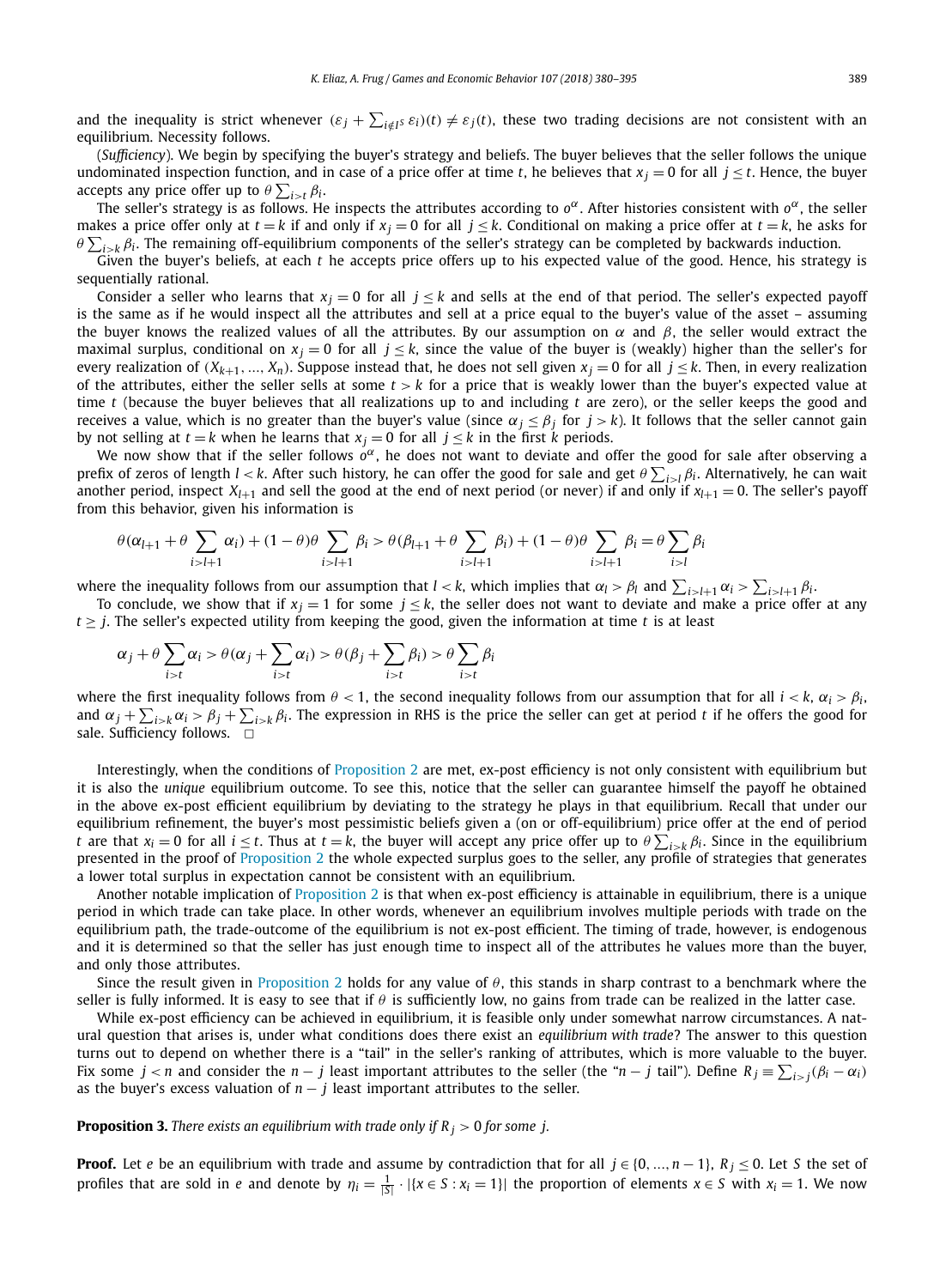<span id="page-10-0"></span>show that if  $i < j$ , then  $\eta_i \leq \eta_j$ . Assume by contradiction that there exist  $i < j$ , such that  $\eta_i > \eta_j$ . Then, there is  $x_{-i,-j}$  such that (1)  $(x_{-i,-j}, x_i = 1, x_j = 0) \in S$  and (2)  $(x_{-i,-j}, x_i = 0, x_j = 1) \notin S$ . Since the seller's strategy is closed from below, from (1) we know that  $(x_{-i,-j}, x_i = 0, x_j = 0) \in S$ . Moreover, since  $(x_{-i,-j}, x_i = 0, x_j = 1) \notin S$ , it must be the case that the profile  $(x_{-i,-j}, x_i = 0, x_j = 0)$  is offered for sale at the end of period  $t \ge j$  (as the realization of  $X_j$  is known to the seller when  $(x_{-i,-j}, x_i = 0, x_j = 0)$  is offered for sale). Applying closure from below again, we conclude that  $(x_{-i,-j}, x_i = 1, x_j = 0)$  is offered for sale at  $t \ge j$ . Since  $\alpha_i > \alpha_j$ , trading decisions (1) and (2) cannot be optimal at the same time. Therefore,

$$
\mathbb{E}[V_S(\mathbf{x})|\mathbf{x} \in S)] - \mathbb{E}[V_B(\mathbf{x})|\mathbf{x} \in S] = \n\begin{aligned}\n&\sum_{i=1}^n (\alpha_i - \beta_i)\eta_i \\
&= \n\alpha_n - \beta_n \eta_n + \sum_{i=1}^{n-1} (\alpha_i - \beta_i)\eta_i \\
&\ge \sum_{i=n-1}^n (\alpha_i - \beta_i)\eta_{n-1} + \sum_{i=1}^{n-1} (\alpha_i - \beta_i)\eta_i \\
&\ge \n\end{aligned}
$$
\n
$$
\sum_{i=1}^n (\alpha_i - \beta_i)\eta_1
$$
\n
$$
\ge \n\begin{aligned}\n&\sum_{i=1}^n (\alpha_i - \beta_i)\eta_1 \\
&\ge 0\n\end{aligned}
$$

where the inequalities follow from our assumption that  $R_j \le 0$  for every  $j \le n - 1$  and from the fact that  $\eta_1 \le \ldots \le \eta_n$ . It follows that  $\mathbb{E}[V_S(x)|x \in S] \ge \mathbb{E}[V_B(x)|x \in S]$  implying that the trade under e does not realize any gains from trade, a contradiction.  $\Box$ 

The next proposition shows that if the necessary condition for an equilibrium with trade holds, then in any equilibrium the players realize some gains from trade. This follows from observing that when the "*n* − *j* tail" is positive, there cannot be an equilibrium with no trade because the seller can deviate and profitably sell the good to the buyer.

# **Proposition 4.** *If*  $R_i > 0$  *for some j, then any equilibrium involves trade.*

**Proof.** Suppose  $R_i > 0$  for some *j*. Assume, by contradiction, that there exists an equilibrium in which no gains from trade are realized. Let *j* <sup>∗</sup> be the smallest index such that *<sup>R</sup> <sup>j</sup>*<sup>∗</sup> *>* 0. Suppose the seller inspects his *<sup>j</sup>* <sup>∗</sup> most important attributes in the first *j*<sup>\*</sup> periods and if  $x_i = 0$  for all  $i \le j^*$ , he offers the asset for sale for a price  $\theta \sum_{i > j^*} \beta_i$  (otherwise, he keeps the asset). By our refinement, the buyer would accept a price offer of  $\theta \sum_{i>j^*} \beta_i$  at the end of period *j*\*. By the definition of *j*\*. the seller would make a positive profit from this sale. Since in the original equilibrium no gains from trade are realized, we have found a profitable deviation, a contradiction.  $\Box$ 

The following example illustrates an equilibrium with trade. It has the feature that trade may occur in multiple periods.

**Example 2.** Let  $n = 4$ ,  $\theta = 0.8$  and

| <i>i</i> 1 2 3 4           |  |  |
|----------------------------|--|--|
| $\alpha_i$ 0.4 0.3 0.2 0.1 |  |  |
| $\beta_i$ 0.1 0.2 0.3 0.4  |  |  |

Note that  $\sum_{i=1}^4 \beta_i = 1$  so that there are no gains from trade ex-ante. The sufficient condition for (non-trivial) trade is satisfied because  $R_1 = 0.3$ . There exists an equilibrium with the following properties. The seller inspects the attributes in a decreasing order of  $\alpha_i$ . If  $x_1 = 0$ , then the asset is traded in period 1 for a price of 0.72. If  $x_1 = 1$  and  $x_2 = 0$ , then the asset is traded in period 2 for a price of 0*.*66.

Notice the strategic use of time in this equilibrium: The same trade-outcome can be achieved by inspecting the first two attributes during the first two periods, and offering the asset for sale only in the second period, if at least one of the inspected attributes equals zero. However, this one-sale strategy is inconsistent with equilibrium. If such an equilibrium existed, the good would be traded for  $p_2 = \mathbb{E}[V_B(x)|x_1 = 0 \text{ or } x_2 = 0] \approx 0.69$ . After observing  $x_1 = 0$  in period 1, if the seller plays according to the suggested equilibrium, his payoff is  $p_2$  (he will sell for sure at  $t = 2$ ). However, by making an off-equilibrium price offer at the end of period 1, the seller can guarantee himself a payoff of  $\mathbb{E}[V_B(x)|x_1 = 0] = 0.72$ (which corresponds to the highest price offer the buyer would accept under most pessimistic beliefs, consistent with our equilibrium refinement).  $\quadblacksquare$ 

After identifying the conditions for an ex-post efficient equilibrium and the conditions under which some gains from trade can be realized in equilibrium, our third objective is to understand the structure of the most efficient equilibria for cases in which ex-post efficiency is not attainable. At present, we are unable to provide a full characterization of such equilibria for an arbitrary number of attributes and all *α*, *β*, and *θ* . As illustrated in Example 2, an equilibrium can have complicated structures even for few attributes. In general, efficient equilibria heavily depend on the parameters of the environment and in particular, they can exhibit many periods with trade or strategic withholding of a (tradable) good.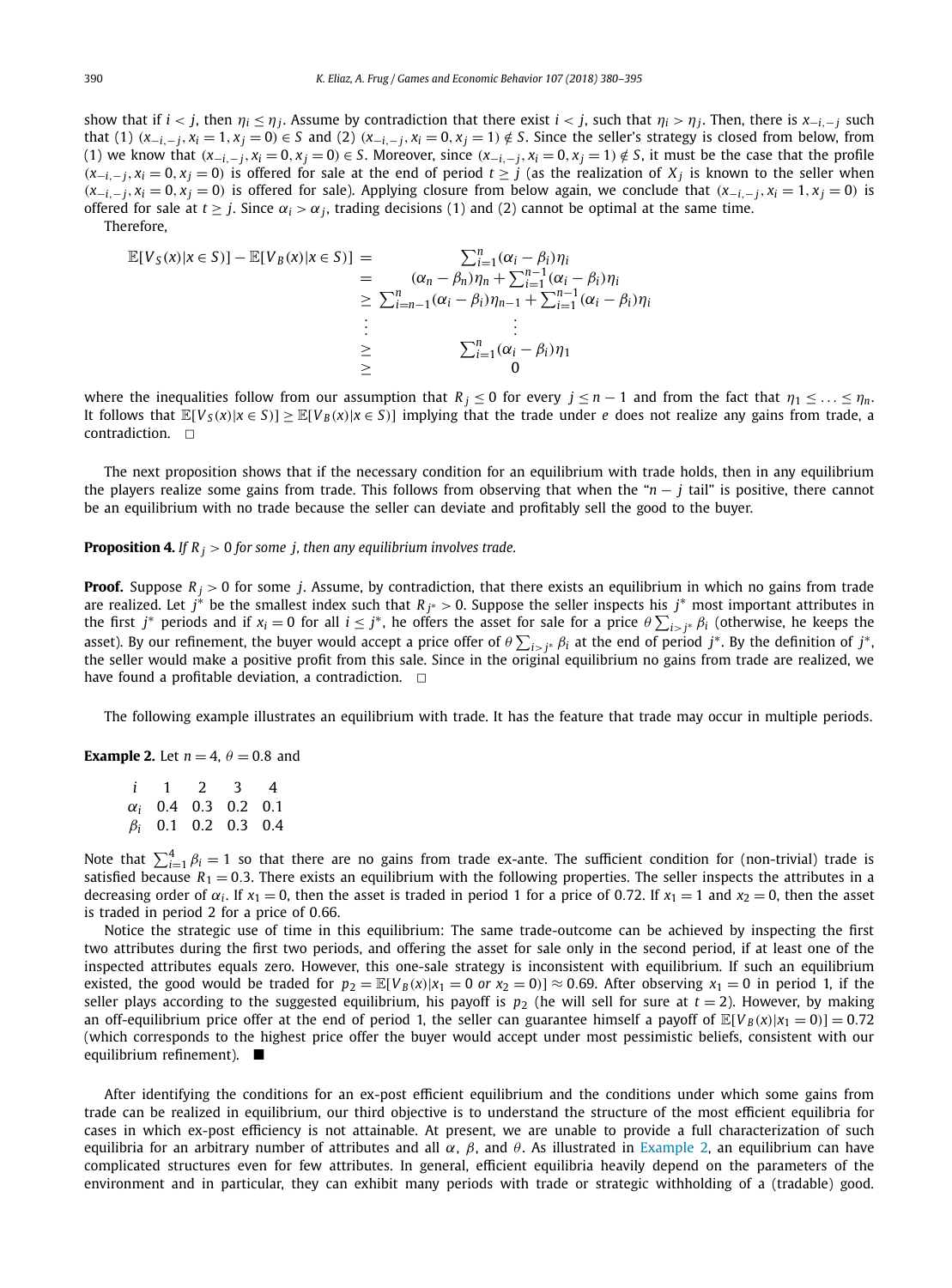However, we are able to characterize the efficient equilibrium of our model for the case where the difference between the fully informed seller benchmark and our gradual learning environment is probably the most prominent.

We say that an equilibrium exhibits "severe adverse selection" if the seller never sells the good if at least one of the inspected attributes has the high realization. That is, a sales offer in equilibrium means that the seller has the worst signal about the asset's quality. Notice that if the seller is fully informed, then there cannot be an equilibrium with severe adverse selection *and* non-trivial trade. Hence, this type of equilibria is unique to an environment in which the seller can be partially informed. Do equilibria with severe adverse selection exist in our model? If so, are there environments in which these are the only equilibria?

# **Proposition 5.** *Let*  $m = \arg \max_i R_i$  *and assume that*  $R_m > 0$ *.*

(1) If  $R_i$  < 0 for all  $i \neq m$ , then for any  $\theta \in (0, 1)$  there exists an equilibrium with severe adverse selection in which trade can occur *only in period m.*

(2) There exists  $\hat{\theta} > 0$  such that for all  $\theta < \hat{\theta}$  there exist only equilibria with adverse selection, and in these equilibria trade can *occur only in period m.*

**Proof.** *Proof* of (1). By assumption,  $R_i \le 0$  for all  $i \ne m$ . Consider the following profile of strategies and beliefs. The seller inspects the attributes according to  $o^{\alpha}$  and makes a price offer of  $\theta \sum_{i>m} \beta_i$  at time *m* if and only if  $x_i = 0$  for all  $i \leq m$ . No price offer is made at any  $t \neq m$ . At every period  $t$  the buyer accepts any price below or equal to  $\theta \sum_{i>t} \beta_i$ . This is rationalized by the buyer's most pessimistic beliefs.

We now show that the suggested profile of strategies and beliefs constitute an equilibrium. The buyer's beliefs are consistent with our refinement and his actions are optimal given those beliefs. To verify whether the seller has a profitable deviation, suppose he sells the asset at some period  $t \neq m$ . By assumption,  $R_t \leq 0$ . It follows that

$$
V_S(\mathbf{x}(t)) \ge V_S(\mathbf{0}(t)) = \theta \sum_{i>t} \alpha_i \ge \theta \sum_{i>t} \beta_i,
$$

where the RHS is the highest price the seller can get by offering the good for sale at period *t*, implying that the seller is weakly better off not selling the asset at *t*.

Assume that the seller's information in period *m* is given by  $(0, ..., 0, X_{m+1}, ..., X_n)$ . The seller then prefers to sell the good and get  $\theta \sum_{i>m} \beta_i$  rather than keep the good and get  $\theta \sum_{i>m} \alpha_i$ . To see that no other seller type at time  $m$  wants to sell note that it suffices to show that a seller of type  $\tilde{x}(m) = (0, ..., 0, 1, X_{m+1}, ..., X_n)$  prefers to keep the good. This follows from

$$
V_S(\tilde{\mathbf{x}}(m)) > V_S(\mathbf{0}(m-1)) = \theta \sum_{i>m-1} \alpha_i \ge \theta \sum_{i>m-1} \beta_i \ge \theta \sum_{i>m} \beta_i.
$$

*Proof of* (2). We first find a threshold  $\theta^* > 0$  such that for all  $\theta < \theta^*$  any equilibrium satisfies that a price offer is made at time *t* if and only if  $t \le m$  and  $x_i = 0$  for all  $i \le m$ . By [Observation 2,](#page-8-0) if  $\theta < \theta^* = \alpha_n / \sum_{i=1}^n \beta_i$  then, in equilibrium, the seller is strictly better off keeping the asset whenever one or more attributes have a realization of one. Therefore, it must be a severe adverse-selection equilibrium.

From the definition of *m* it follows that if  $\theta < \theta^*$ , then there cannot be an equilibrium in which the asset is sold in period *t > m*. To see why, suppose there is an equilibrium with trade in period *t > m*. Consider the seller in period *m* after observing that  $x_i = 0$  for all  $i \le m$ . If he offers the asset for sale now, the buyer would accept a price of  $\theta \sum_{i>m} \beta_i$ , while keeping the good and following the equilibrium strategy yields an expected payoff of at most  $\max_t[\theta\sum_{i>m}\alpha_i+(1-\theta)^{t-m}\theta R_t]$ . Since  $R_m > R_t$ , the seller strictly prefers to deviate and sell at time *m* for any  $\theta > 0$ .

We now show that for sufficiently low values of *θ* there does not exist an equilibrium in which the asset is sold at  $t < m$ . Since  $R_m > R_t$  for all  $t < m$  there exists  $\theta^{**} \in (0, \theta^*)$  such that, for any  $\theta < \theta^{**}$ , and for all  $t < m$ ,  $(1 - \theta)^{m-t} R_m > R_t$ . Assume  $\theta < \theta^{**}$ . Then, in any equilibrium with trade before period *m*, trade occurs after a unique history in which  $x_i = 0$ for all  $i \leq t$  for some  $t < m$ . Suppose the seller deviates from the proposed equilibrium by keeping the asset in period  $t$ , continuing to inspect attributes in decreasing order of  $\alpha_i$  and offering the asset for sale in period *m* if and only if  $x_i = 0$ for all  $i\leq m$ . Our equilibrium refinement implies that the buyer would accept an off-equilibrium price offer of  $\theta\sum_{i>m}\beta_i$  in period *m*. Since  $\theta < \theta^{**}$  the seller would strictly gain from this deviation, a contradiction.

Consider some *θ* < *θ* ∗\*. From the previous paragraphs it follows that if there exists an equilibrium, then it must have the property that trade occurs after a unique history in which  $x_i = 0$  for all  $i \le m$ , and the price paid is  $\theta \sum_{i > m} \beta_i$ . To verify that such an equilibrium exists note that the pair of assessments from the proof of (1) constitutes an equilibrium.  $\Box$ 

To illustrate part (1) of Proposition 5 let  $\alpha = (0.5, 0.3, 0.2)$  and  $\beta = (0.3, 0.6, 0.1)$ . Then  $R_1 = 0.2$  while  $R_i \le 0$  for all  $i \neq 1$ . Hence, for any  $\theta \in (0, 1)$  there is an equilibrium with the following properties: trade occurs only in period 1, it occurs if and only if  $x_1 = 0$ , and the price is  $(0.7)θ$ . Note that if  $β = (0.6, 0.3, 0.1)$ , then by [Proposition 3,](#page-9-0) there is no trade in equilibrium.

To illustrate part (2) consider [Example 2.](#page-10-0) There is an equilibrium in which trade can occur either in period 1 if  $x_1 = 0$ , or in period 2 if  $x_1 = 1$  and  $x_2 = 0$ . Indeed, condition (1) of Proposition 5 is violated:  $R_i > 0$  for all  $i > 1$ . However, if  $\theta < 0.1$ ,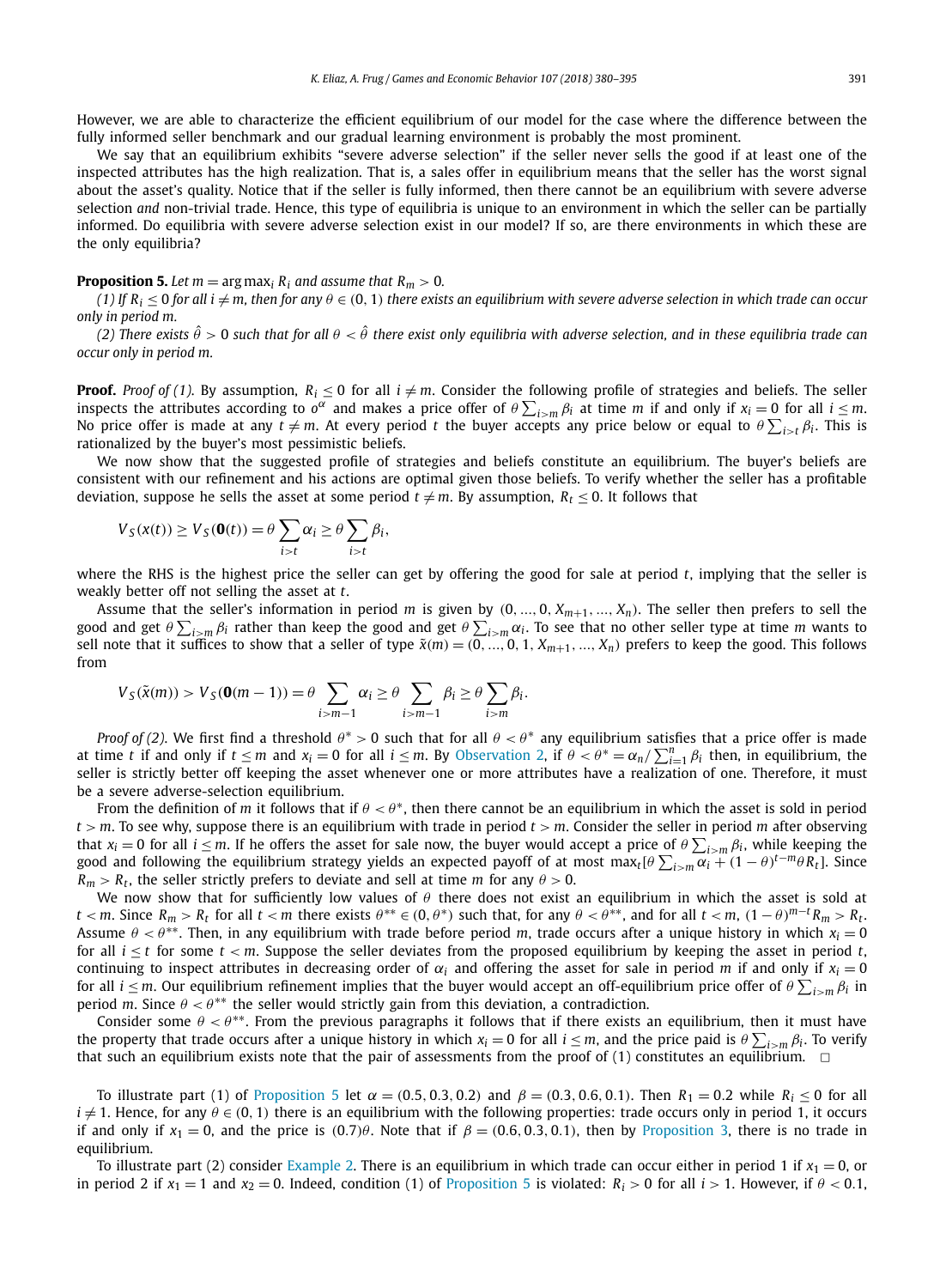<span id="page-12-0"></span>then all the equilibria will have the following properties: trade occurs only in period 2, it occurs if and only if  $x_1 = x_2 = 0$ , and the sale price is  $(0.7)$ *θ*.

## **5. Observable inspections**

Up until now we assumed that the inspection process is unobservable. This meant that the seller can only use time to signal the amount and *type* of information acquired before a price offer. It turns out that the unique undominated inspection function completely ignores the buyer's valuations and inspects attributes only according to the seller's order of importance.

There are many cases, however, where the process of information acquisition is observable. For instance, recall our entrepreneur example from the Introduction. Suppose that in order to estimate the demand in a given country, the firm has to send specialists to that country to conduct surveys. Even though the potential buyer will not observe the estimates collected by the firm, it may nevertheless be able to observe which markets were inspected.

In this section we explore the effects of strategic gradual learning when the buyer observes which attributes are inspected, but not their realizations. Intuitively, when the inspection is observable, the seller has an additional, more direct instrument to signal what information is available to him. The following example illustrates the seller's strategic gradual learning when it is observable.

**Example 3.** Let  $n = 4$ ,  $\theta = 0.9$  and

| $\mathbf{i}$ | $\mathbf{1}$                              |                             | $2 \sqrt{3}$ | $\overline{4}$ |
|--------------|-------------------------------------------|-----------------------------|--------------|----------------|
| $\alpha_i$   |                                           | $0.50$ $0.25$ $0.13$ $0.12$ |              |                |
| $\beta_i$    | $0.71$ $0.14$ $0.08$ $0.07$               |                             |              |                |
|              | $\alpha_i - \beta_i$ -0.21 0.11 0.05 0.05 |                             |              |                |

Assume first that the buyer does not observe the seller's inspections. Then by [Proposition 3,](#page-9-0) there is no trade in equilibrium.

Assume next that the buyer does observe the seller's inspections. The buyer's beliefs about the inspected attributes are therefore pinned down, and hence, our equilibrium refinement has no bite. It can then be shown that there exists an equilibrium with the following properties. The seller begins by inspecting  $X_4$ , his *least important* attribute. If  $x_4 = 0$ , he offers the asset for sale at a price equal to  $\mathbb{E}[V_B(x)|x_4 = 0] = \theta(\beta_1 + \beta_2 + \beta_3) = 0.837$ . If  $x_4 = 1$ , he continues by inspecting  $X_3$ . If  $x_3 = 0$ , he offers the asset for sale at a price equal to  $\mathbb{E}[V_B(x)|x_4 = 1, x_3 = 0] = \beta_4 + \theta(\beta_1 + \beta_2) = 0.835$ . If  $x_4 = x_3 = 1$ , the seller then inspects  $X_2$  and offers the asset for sale at a price  $\mathbb{E}[V_B(x)|x_4 = x_3 = 1, x_2 = 0] = \beta_4 + \beta_3 + \beta_1 = 0.789$  if  $x_2 = 0$ . If  $x_4 = x_3 = x_2 = 1$  the seller keeps the asset.  $\blacksquare$ 

Example 3 illustrates that if the buyer observes the seller's inspections, then instead of inspecting his most important attributes, the seller strategically schedules his inspections to persuade the buyer that sale offers convey more bad news for the seller than to the buyer. This requires the seller to take both the buyer's and his own valuations into account when scheduling his inspections. We are interested in understanding the implications of observing which inspections are carried out (but not their results) on the players' ability to realize gains from trade.

Recall that when inspections are unobservable, ex-post efficient equilibrium exists only if the seller's most important attributes are the ones that he values more than the buyer, and the difference between the players' valuations of each such attribute is sufficiently large. The next result establishes that when inspections are observable, ex-post efficiency can be achieved in equilibrium for a larger set of parameters.

The main distinction from the unobservable case is that the order of inspection does not have to be decreasing in  $\alpha_i$ . This affects both the proof of necessity and sufficiency. In the necessity part, it is no longer implied that the set of attributes that are more important for the seller are also those that the seller values the most. In the sufficiency part we now need to show that in the equilibrium candidate, the seller does not have an incentive to change the *order* of inspection.

**Proposition 6.** There exists an ex-post efficient equilibrium if and only if  $\alpha_j-\beta_j\geq\sum_{i\notin I^S}(\beta_i-\alpha_i)$  for all  $j\in I^S$ .

**Proof.** (*Necessity*). Suppose there exists an ex-post efficient equilibrium. Assume, by contradiction, that there is a *j* ∈ *I*<sup>S</sup> such that  $\alpha_j-\beta_j<\sum_{i\notin I^S}(\beta_i-\alpha_i)$ . Ex-post efficiency implies that in state  $\varepsilon_j$  the good is allocated to the seller. Note that for any history of inspections *h*, the seller's expected valuation in state *ε<sup>j</sup>* is weakly lower than his expected valuation in state  $(\varepsilon_j + \sum_{i \notin I^S} \varepsilon_i)$ . Moreover, if given h, the seller can distinguish between  $\varepsilon_j$  and  $(\varepsilon_j + \sum_{i \notin I^S} \varepsilon_i)$ , this inequality is strict. This means that regardless of the seller's inspection order, if he finds it optimal to keep the good at state  $\varepsilon_j$ , then he also prefers to keep the good at state  $\varepsilon_j+\sum_{i\notin I^S}\varepsilon_i.$  However, our negation assumption implies that  $V_S(\varepsilon_j+\sum_{i\notin I^S}\varepsilon_i)< V_B(\varepsilon_j+\sum_{i\notin I^S}\varepsilon_i)$ in contradiction to the premise that an ex-post efficient equilibrium exists.

*(Sufficiency)*. We construct an ex-post efficient equilibrium. We begin with the buyer's strategy and beliefs. Whenever a price offer is made, the buyer believes that all inspected attributes had a realized value of zero. Thus, whenever a price offer is made, the buyer is willing to accept any price offer up to  $\theta\sum_{i\notin INS}\beta_i$ , where *INS* denotes the set of inspected attributes.

The seller's plan of behavior is to inspect the attributes in a decreasing order of  $(\alpha_i-\beta_i)$ , make a price offer at the end of time  $t = |I^S|$  if and only if all of the attributes inspected equal zero, and not to offer the good for sale at any  $t \neq |I^S|$ . To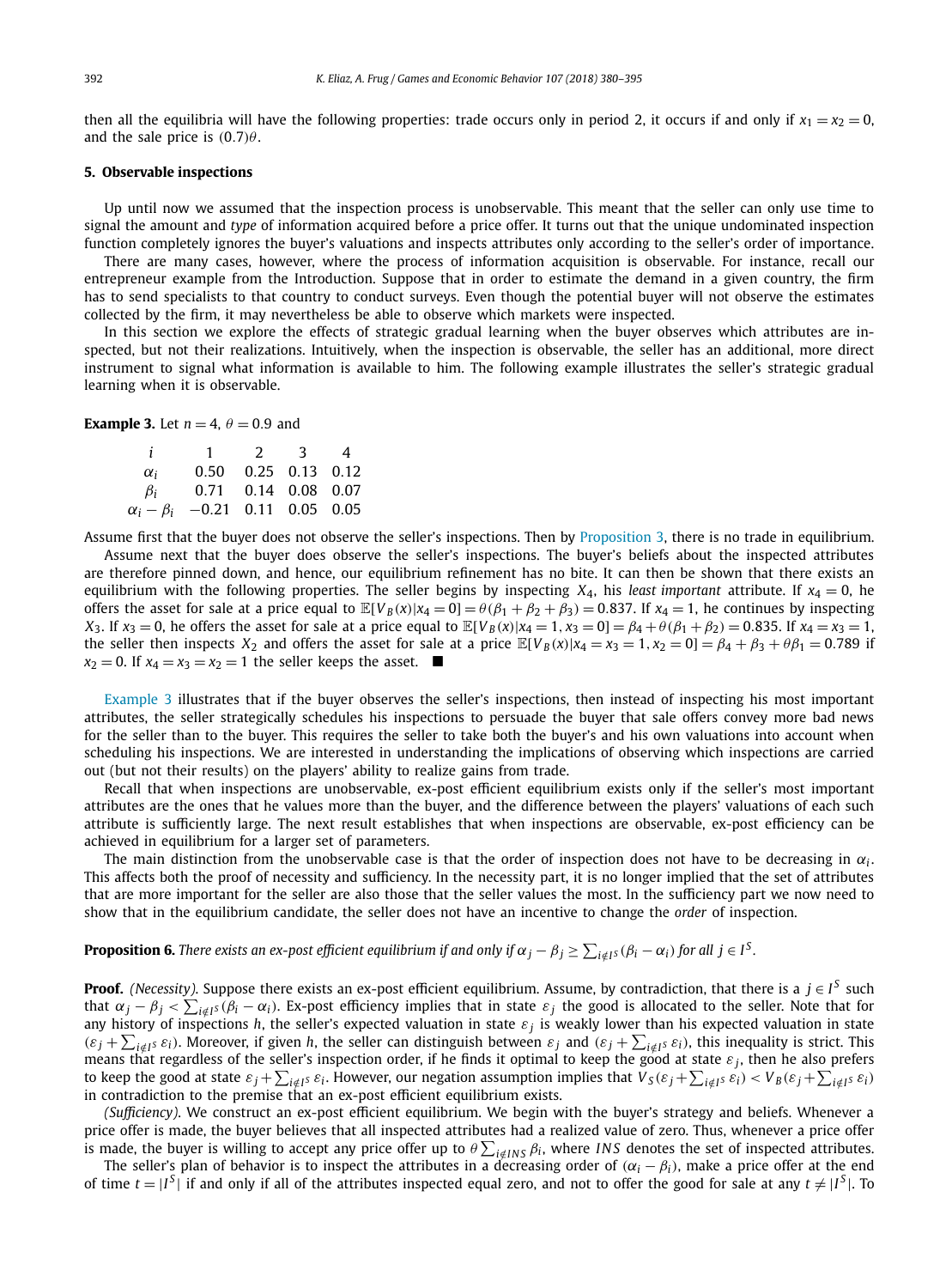obtain a full description of the seller's strategy, the plan of behavior should be completed with a description of the seller's actions after off-equilibrium histories. This can be done by backwards induction, given the buyer's strategy.

Given the seller's strategy, the buyer's strategy is sequentially rational. We now show that the seller does not have a profitable deviation given the buyer's strategy.

First, we show that after observing a realization of zeros for all  $x_j$ ,  $j \in I^S$ , the seller prefers to sell the good immediately (for a price equal to the buyer's expected valuation). By doing so, the seller obtains a payoff equal to what he would get if he would inspect all the attributes and sell at a price equal to the buyer's value of the asset – assuming the buyer knows the realized values of all the attributes. By our assumptions on *α* and *β*, the seller would extract the maximal surplus, conditional on  $x_i = 0$  for all  $j \in I^S$ , since the value of the buyer is (weakly) higher than the seller's for every realization of attributes not in *I*<sup>S</sup>. Suppose instead that the seller does not sell given  $x_j = 0$  for all  $j \in I^S$ . Then in every realization of the attributes, he either sells at some  $t > |I^S|$  for a price that is weakly lower than the buyer's expected value at time *t* (because the buyer believes that all realizations up to and including *t* are zero), or the seller keeps the good and receives a value, which is no greater than the buyer's value (since  $\alpha_j \leq \beta_j$  for  $j \notin I^S$ ). It follows that the seller cannot gain by not selling at  $t = |I^S|$  when he learns that  $x_j = 0$  for all  $j \in I^S$ .

We next show that the seller has no incentive to sell before inspecting all the attributes in  $I<sup>S</sup>$ . Assume by contradiction that after inspecting only a subset of  $I^S$  the seller prefers to deviate and offer the good for sale. If such a deviation is profitable, then it is necessarily profitable when all the inspected attributes in *I <sup>S</sup>* have a realized value of zero. Let *t* be the period in which the deviation occurs and denote by *INSt* the set of inspected attributes by period *t*. The seller's payoff from keeping the good at the end of period  $t$  is at least as high as his payoff from the following plan: Inspect the attribute  $X_j$ ,  $j = \arg \max_{i \notin INS_r} (\alpha_i - \beta_i)$ , offer the good for sale at  $t + 1$  if  $x_j = 0$ , and keep the good if  $x_j = 1$ . The seller's expected payoff from this plan, given his information at the end of time *t*, is

$$
(1 - \theta)(\theta \sum_{i \notin INS_t} \beta_i - \theta \beta_j) + \theta(\alpha_j + \theta \sum_{i \notin INS_t} \alpha_i - \theta \alpha_j) >
$$
  
> 
$$
(1 - \theta)(\theta \sum_{i \notin INS_t} \beta_i - \theta \beta_j) + \theta(\beta_j + \theta \sum_{i \notin INS_t} \beta_i - \theta \beta_j) =
$$
  
= 
$$
\theta \sum_{i \notin INS_t} \beta_i,
$$

where the inequality follows from our assumption that  $t < |I^S|$ , which, in turn, implies that  $\alpha_j > \beta_j$ , and  $\alpha_j - \beta_j \ge \sum_{i=1}^N \alpha_i(\alpha_i, \alpha_j)$ . The improvements on the BIG convenient to the seller's gauge from selling the g  $\sum_{i \notin I^S} (\beta_i - \alpha_i)$ . The expression on the RHS corresponds to the seller's payoff from selling the good at the end of period *t*, and the inequality shows that he prefers *not* to sell at the end of that period.

To conclude, we note that the seller never wants to sell the good after observing  $x_i = 1$  for some  $j \in I^S$ . To see this, let *j* be the first attribute such that  $x_j = 1$ , and consider the seller's payoff from deviating to a plan according to which he continues inspection (according to some inspection order) and offers the good for sale after some history of realizations. Denote by *INS* the set of attributes inspected when the seller makes a price offer. The seller's payoff from selling the good after this history is  $\theta\sum_{i\notin INS}\beta_i.$  However, his payoff from keeping the good after this history is at least  $\alpha_j+\theta\sum_{i\notin INS}\alpha_i.$ which, by our assumptions on  $\alpha$  and  $\beta$ , is greater than  $\sum_{i \notin INS} \beta_i$ . Sufficiency follows.  $\Box$ 

From the proof of [Proposition 6](#page-12-0) it follows that in any ex-post efficient equilibrium the seller sells the good if and only if *every* attribute that he values more than the buyer has zero value and the sale price is the same. The order of inspection can vary (in the proof we specify a particular order of inspections but there could be others). Thus, there is a *unique period* in which trade can occur in an ex-post efficient equilibrium.

When ex-post efficiency is unattainable in equilibrium, can parties realize some of the gains from trade?

# **Proposition 7.** *Positive gains from trade are realized in every equilibrium.*

**Proof.** Assume, by contradiction, that there exists an equilibrium in which no gains from trade are realized. By assumption,  $I^S \neq \{1, 2, ..., n\}$ . Consider the following deviation by the seller. He inspects all the attributes in  $I^S$  and offers the good for sale for the price of  $\theta \sum_{j \notin I^S} \beta_j$  if and only if  $\theta \sum_{j \notin I^S} \beta_j > \mathbb{E}[V_S(x)|h]$  where  $h = (j_1, ..., j_i; x_{j_1}, ..., x_{j_i})$  such that  $I^S =$  ${j_1, ..., j_i}$ . Note that the seller strictly prefers to sell after the history  $h = (j_1, ..., j_i : 0, ..., 0)$ . Since the buyer observes the inspections, regardless of his beliefs, he would accept this price offer since his most pessimistic beliefs after observing this sequence of inspections is that all inspected attributes have a realization of zero. We therefore found a profitable deviation for the seller, a contradiction.  $\Box$ 

Proposition 7 stands in contrast with our finding in the previous section that when inspections are unobservable, there is no trade in equilibrium if  $R_i \leq 0$  for all *j*.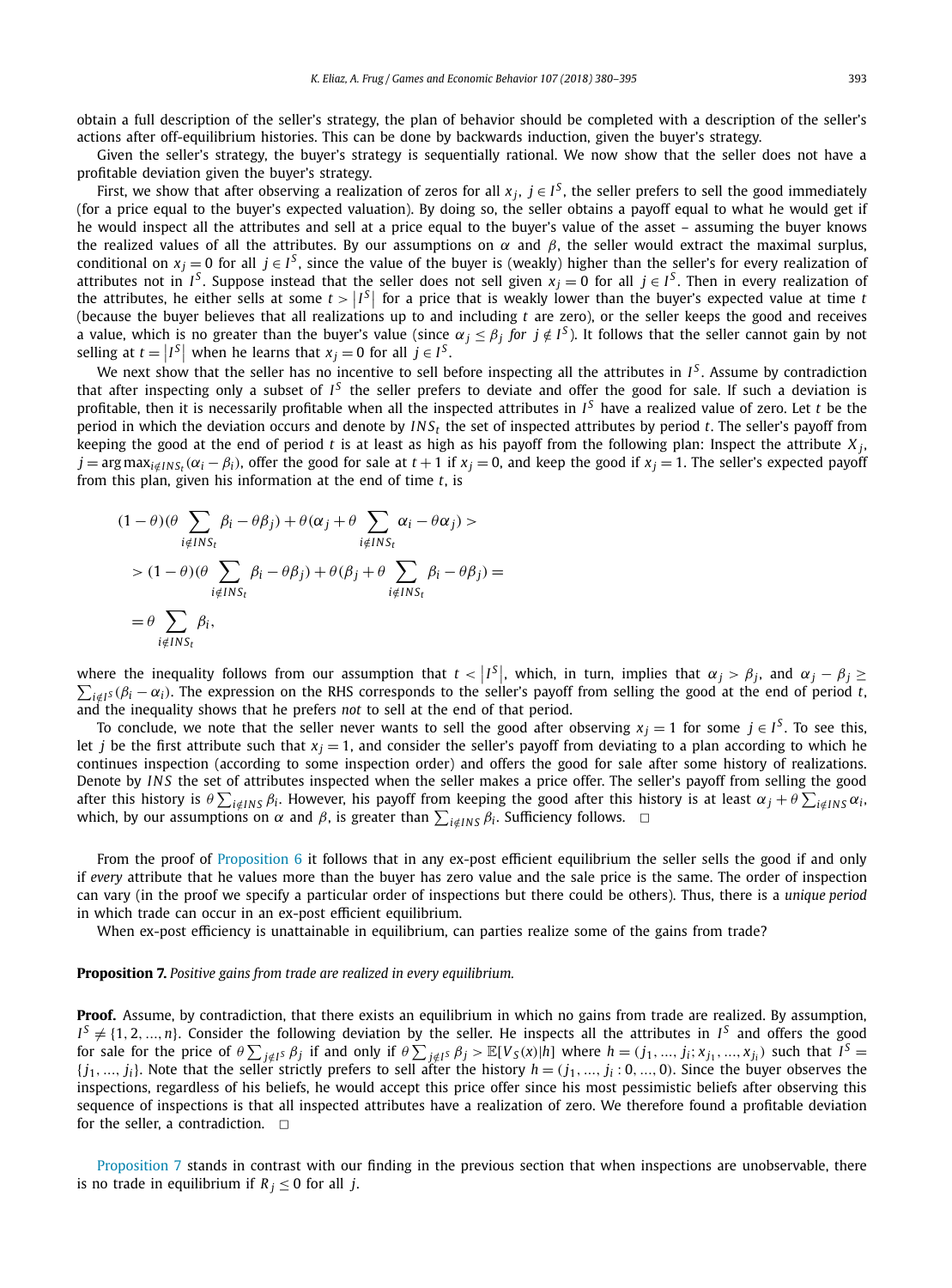# <span id="page-14-0"></span>**6. Concluding remarks**

*Commitment.* The seller in our model has the discretion to decide each period whether to continue inspecting and in which order. This raises the question of whether more gains from trade can be realized if the seller were able to commit to an inspection plan. For example, the seller could commit to an inspection order but keep the discretion of when to stop and make a price offer ("order commitment"). Alternatively, he could commit to inspect a specific set of attributes before making a price offer ("set commitment").

It turns out that these forms of commitment induce the same necessary and sufficient condition for ex-post efficiency as in the case of observable inspection without commitment. To see that the necessary condition for ex-post efficiency under set or order commitment is the same as in the (no-commitment) observable case, recall the proof of [Proposition 6.](#page-12-0) There we showed that if the condition is violated, we can find two states,  $x_S$  and  $x_B$ , such that: *(i)* ex-post efficiency implies trade in  $x_B$  and no trade in  $x_S$ , and (ii) regardless of what the seller knows about the attributes, if he finds it optimal to keep the good in  $x_S$ , he would also keep the good in  $x_B$ , which contradicts ex-post efficiency. To see that the same condition is also sufficient under set and order commitment, consider the strategy of committing to learn all the attributes that the seller values more than the buyer (the attributes in  $I^S$ ), or alternatively committing to learn these attributes before others (regardless of the order), and selling if and only if all the attributes in  $I<sup>S</sup>$  had a value of zero. These strategies achieve ex-post efficiency (given the buyer's strategy that we postulate in the proof). The arguments in the proof of [Proposition 6](#page-12-0) establish that the seller cannot profit from either selling the good when one of the attributes in *I <sup>S</sup>* has a value of one, or from selling the good before inspecting all the attributes in  $I^S$ , or from not selling after he learned that all the attributes in  $I^S$  are zero.

*General utility functions and non-identically distributed attributes.* A key feature of our environment is that the contribution of an attribute to a player's payoff is independent of the other attributes. Suppose we relaxed this assumption and allowed a player's payoff from a vector of realized attributes *x* to be some general function *u(x)*, which is strictly increasing in each of the attributes. This adds a new level of difficulty to the analysis since there is no longer a unique undominated inspection function. Moreover, the optimal learning path may depend on the realization of inspected attributes. To see this, consider the following simple example.

Suppose there are three attributes,  $\theta = \frac{1}{2}$ , and  $V_S(x) = 3x_1 + x_2 + x_3 + 10x_2x_3$ . The seller can sell the asset for the price 3, but only if it is offered for sale no later than at the end of period 2. A simple but tedious verification reveals that the seller's best inspection plan is the following. Start with  $X_3$  in period 1. If  $x_3 = 0$ , inspect  $X_1$ , but if  $x_3 = 1$ , inspect  $X_2$ . At the end of period 2, the seller sells the asset whenever the attribute inspected in period 2 equals zero. Every inspection path that can be written as a simple (unconditional) order of attributes is strictly inferior.

An additional difficulty is that we can no longer say that one attribute is more important than another, or that a certain attribute is more important to the seller than the buyer. Consequently, it becomes more challenging to characterize the necessary and sufficient conditions for ex-post efficiency. If there is an ex-post efficient equilibrium with a general monotonic utility function, then it is still the case that we cannot find a pair of states,  $x_S$  and  $x_B$  such that *(i)* the asset should stay with the seller in  $x_S$ , *(ii)* the asset is more valuable to the seller in  $x_B$  than in  $x_S$ , but *(iii)* it is efficient to trade the asset in  $x_B$ . However, finding a sufficient condition remains an open question. Our proof of sufficiency (in both the unobservable and observable case) relies on the separability in attributes.

Another key property of our model is that the attributes are identically distributed, i.e.,  $\theta_i = \theta_i = \theta$ . Suppose we relaxed this assumption, so that one attribute may have a higher weight than another but have a lower probability of occurring. This would also introduce the complication that there would no longer be a unique undominated learning function when inspections are unobservable. The optimal learning path would now depend on the buyer's strategy.

To give a simple and stark example of this, suppose there are only two attributes with *equal weight* but *different probabilities*10:

|            | X1  | $X_2$ |
|------------|-----|-------|
| $\theta_i$ | 0.9 | 0.5   |
| $\alpha_1$ | 10  | 10    |

Suppose the buyer is willing to pay *p* only in first period, but is not willing to pay anything in the second period. The seller's ex-ante expected value of the asset is 14. If the seller inspects  $X_1$  first, then with probability 0.9 the posterior value goes up to 15 and with probability 0*.*1 it goes down to 5. If *X*<sup>2</sup> is inspected first, then with probability 0*.*5 posterior value goes up to 19 and with probability 0*.*5 it goes down to 9. It is then easy to show that the optimal inspection plan depends on the value of *p*. If *p <* 5 then obviously the seller never sells as this is below the lowest valuation the seller can have at the end of the first period. Similarly, if  $p > 19$  then the seller sells immediately since the buyer is willing to pay more than the highest valuation the seller can have after inspection. However, when *p* is between these bounds, the optimal attribute to inspect would depend on the value of p. If  $5 \le p < 10$  the seller prefers to check  $X_1$  first (at the threshold 10 the seller is indifferent between inspecting  $X_1$  or  $X_2$ , i.e.,  $p = 10$  is the solution to  $(0.1)(p - 5) = (0.5)(p - 9)$ . If  $10 \le p < 19$  the

<sup>&</sup>lt;sup>10</sup> While this specification does not fit our original model it allows us to show the difference from having equal probabilities and different weights.